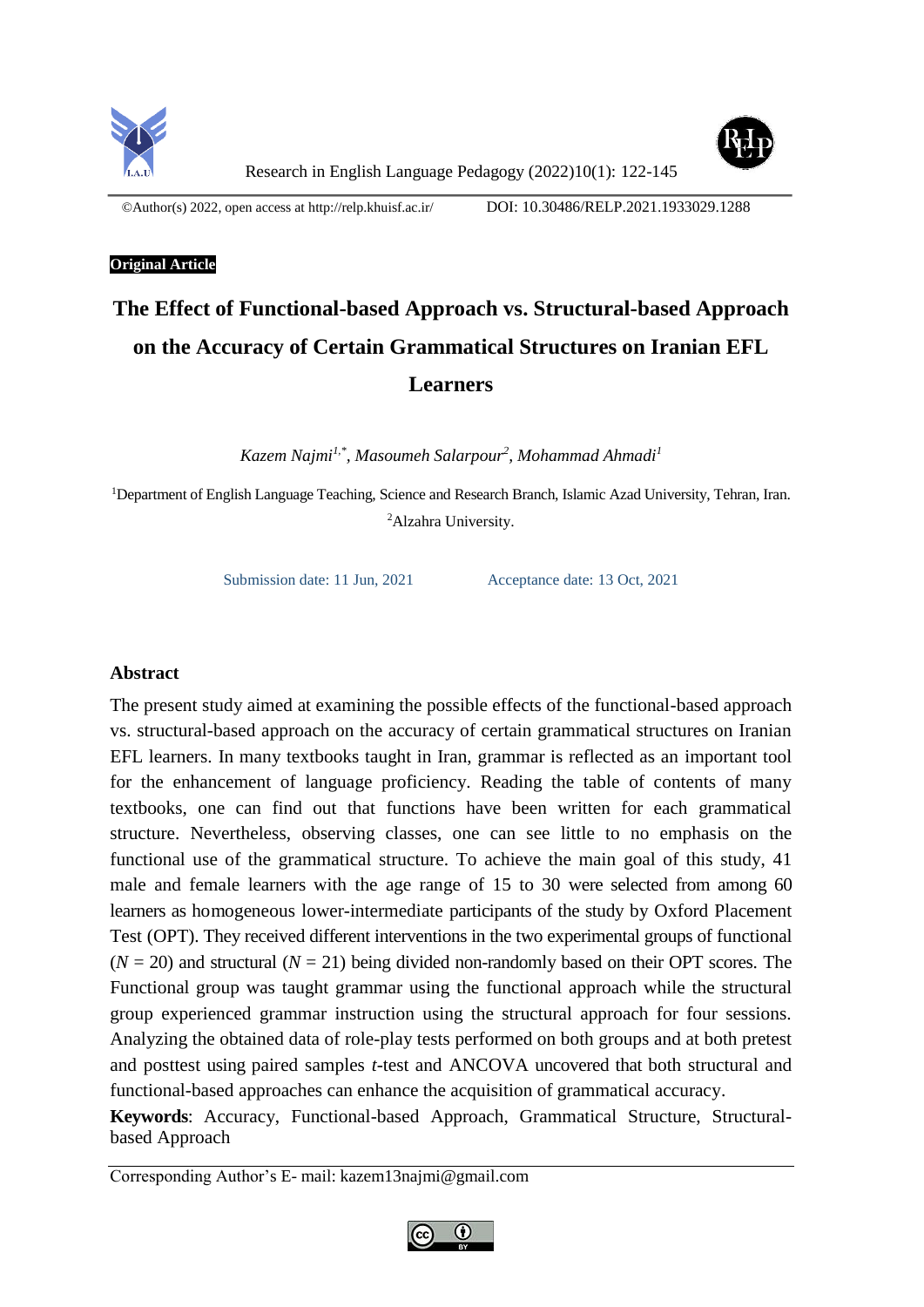# **1. Introduction**

The origin of the functional approach dates back to the 1920s when the works of Bronislaw Malinowski, a professor of anthropology at the University of London became distinct. Out of his works, two important concepts emerged: the context of the situation as indispensable for understanding language; and the reference to social and emotive functions in communication (Yalden, 1987). Similarly, the Prague school proposes a functional approach to language study, where language is considered as a tool that plays several essential functions or tasks in the communities which use it. The most prominent among these tasks is the communicative function which aims to serve the needs of a language community if they want to achieve mutual understanding. The Prague linguists did their best to take advantage of their functional views in language teaching.

Moreover, the functional approach to language teaching gained popularity in the 1970s by the time when the council of Europe's book entitled *The threshold level* by Van Ek and Trim (1974) was published. Based on this book, the basic tenets of the functional approach to language teaching and syllabus design are implemented for the first time in the history of language teaching (Germain, 1982). Since then, thousands of works have been carried out on the functional approach to language teaching and syllabus design (Olga  $\&$ Marianna, 2012).

The emergence of the functional approach to language learning was a strong reaction to the cognitive view of language. In the former one, the focus was upon abstract, formal, and explicit learning of rules. However, in the functional approach to grammar, any description of language should be based on the functions of language. In this view, both linguistic and non-linguistic features of the language are important (Halliday,  $1975$ )

By doing a short survey, the researcher has seen many teachers still follow the structural approach in teaching grammar. In many textbooks taught in Iran, grammar is reflected as an important tool for the enhancement of language proficiency. Learners learn the grammar either inductively or deductively, then they do some exercises, and finally, they do not get involved in doing some communicative activities. This is the trend that is followed in many public schools in Iran. The learners gain a good knowledge of grammar and can verbalize grammar rules quite well, but when it comes to speaking and writing, they tend to make a lot of mistakes, so their performance is low.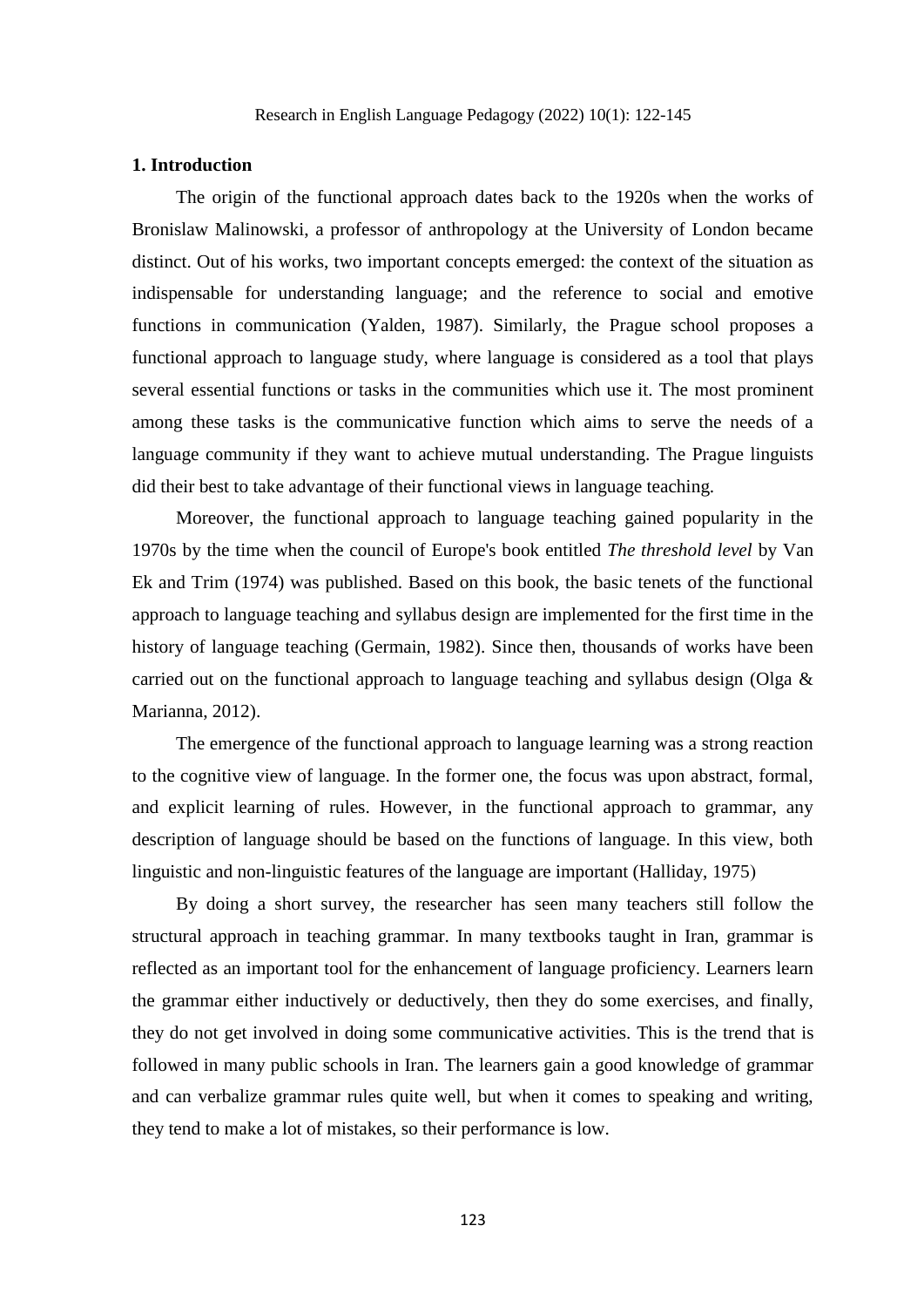# Research in English Language Pedagogy (2022) 10(1): 122-145

The overstressed structural grammar methodology that most EFL teachers and textbooks have been pursuing for years has had the consequence of disregarding other language skills that has great effects on the development of ELL students' language such as writing and practical speaking abilities (Huang, 2010). Unfortunately, this method has hindered ELL students from using language effectively. The need to explore supplementary teaching approaches to upgrade the quality of grammar instruction for learners is critical.

The main point of this study was to seek a proper instructional method in teaching English grammar to ELLs who aim to use grammar functionally. What was highlighted in this paper was to experiment with an approach that has the potential to foster the practical grammar use of ELLs and facilitate their language growth using it. The present study was designed to investigate whether students' achievements in learning grammar could be improved more through the functional or structural approach.

The present study focused on functional theories of grammar, which refer to those approaches to the study of language that see the functions of language and its elements to be the key to understanding linguistic processes and structures. Functional theories of language propose that since language is fundamentally a tool, it is reasonable to assume that its structures are best analyzed and understood concerning the functions they carry out.

This aim can be achieved by the functional approach to second/foreign language instruction. Therefore, the above-mentioned justifications are considered tangible reasons for conducting this investigation. The functional approach to second language/ foreign language instruction is assumed to develop the English language competence of the students. This assumption is based on several studies that have proved the effectiveness of the functional approach on second or foreign language instruction in developing the grammatical and communicative competence of the learners of a language.

This quantitative aimed to find out whether a functional or structural-based approach might encourage teaching grammar to EFL learners through implementing a better approach. In addition, it also sought to highlight the crucial need for educators to distinguish the type of grammar instruction that helps EFL students reach their finest potential. Therefore, from the theoretical perspective, the outcome of this study would help the course designers to apply this approach in designing grammatical materials that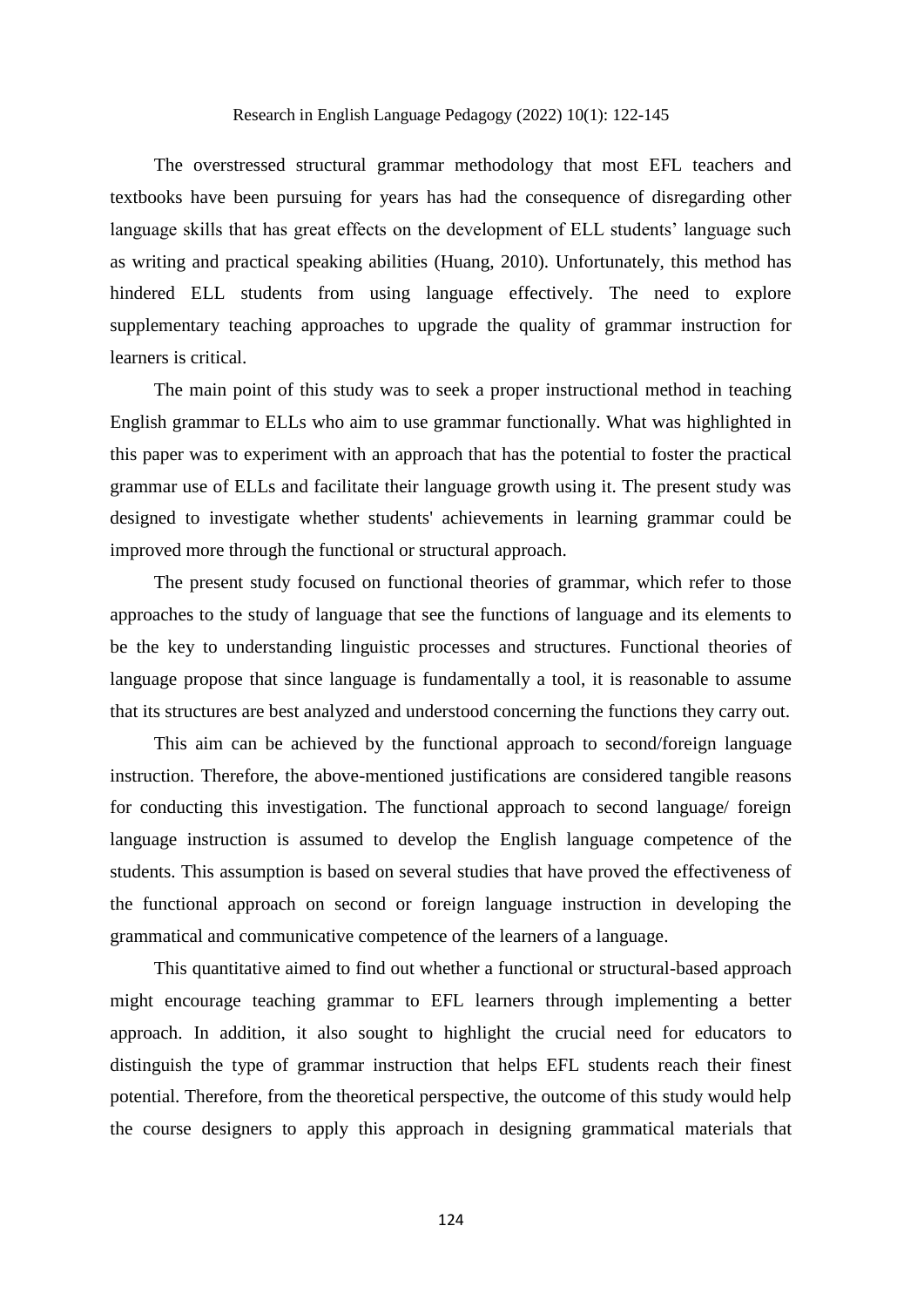effectively facilitate grammatical accuracy. It might be enlightening for the researchers to see which approach is more effective in teaching grammar.

# **1.2 Research Questions**

Given the purpose of the present study, the researchers formulated the following research questions (RQ) to guide the direction of the research.

RQ1: Does the functional-based approach to foreign language instruction have any effect on the accuracy of certain grammatical structures?

RQ<sub>2</sub>: Does the structural-based approach to foreign language instruction have any effect on the accuracy of certain grammatical structures?

RQ3: Is there any difference between the effects of functional-based and structuralbased approaches on the accuracy of certain grammatical structures?

# **2. Literature Review**

# **2.1 Functional-based Approach to Teaching Grammar**

Functionalists consider language mainly in terms of its usage in the context of situations, emphasizing the meaning that has been conveyed in various situations. In functional research on second language learning, researchers lay more emphasis on how second language learners set about conveying meaning and obtaining their communicative objectives (Mitchell & Myles, 2004).

According to this view, language learning derives from learning how to start and continue the conversation and syntactic structures are formed out of conversations. Indeed, Givon (2005) in his functional-typological syntactic analysis postulated that syntax evolves from features of human discourse. "speakers and linguistic systems move from a discourse-based, pragmatic mode of communication to a syntactic mode" (p. 34). In the process of second language learning, learners require to be scaffolded with functional usage of the language.

In the Oxford Dictionary of Philosophy, Blackburn (1996) defines "function based on logic and mathematics as a map or mapping that associates members of one class with some unique member of another class" (p. 12). In process of second language learning, the map is formed between form and potential meaning. In other words, "meaning-making efforts on the part of learners are a driving force in an ongoing second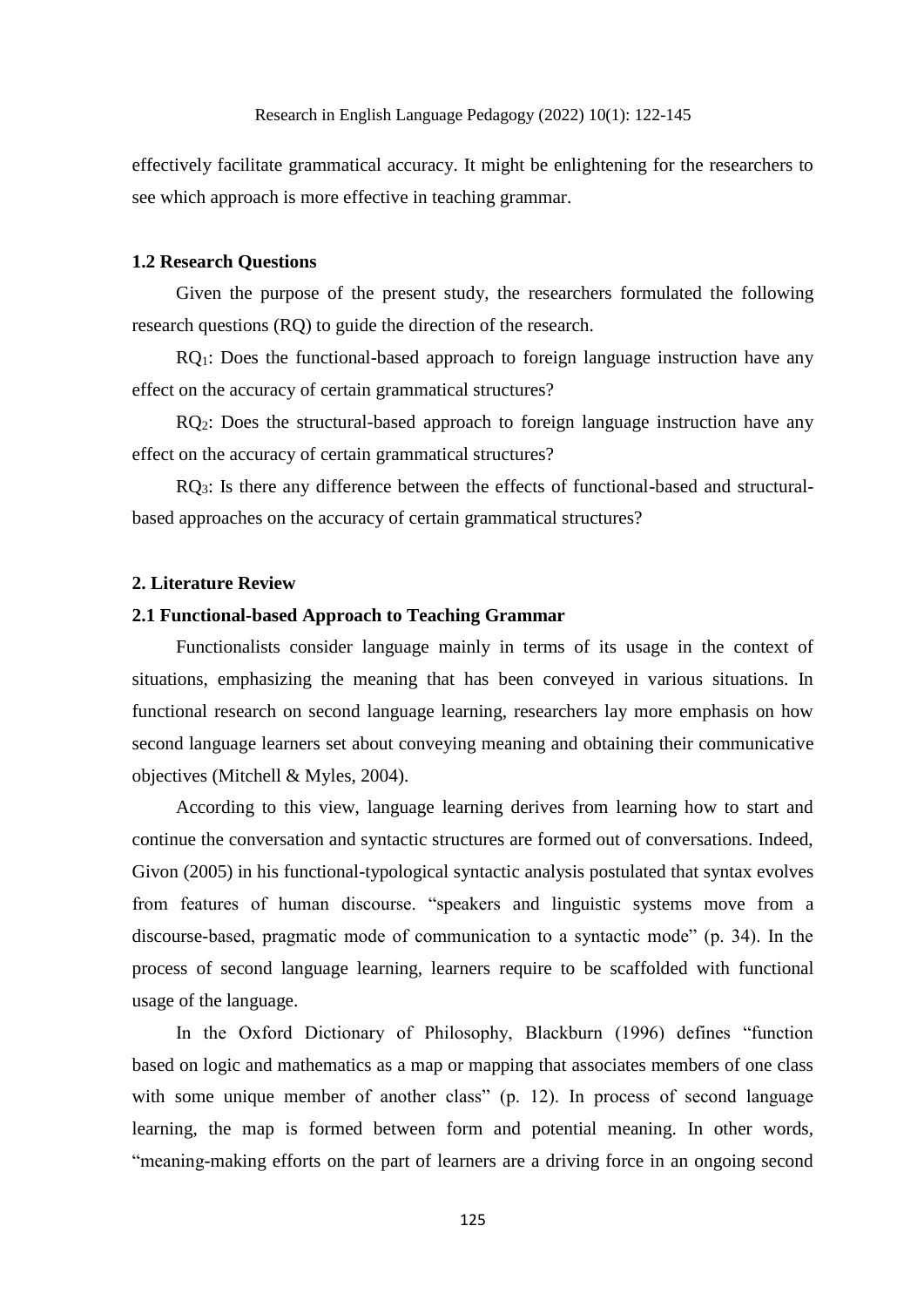language development, which interact with the development of formal grammatical systems" (Mitchell & Myles, 2004, p. 45).

The move from a product to a process in the analysis of inter-language has led second language researchers to examine how learners map form-function relationships (McLaughlin, 1987). Two kinds of views have been carried out to examine the relationship between form and function in the learning of L2. Some researchers in this field claimed that second language learners start from forms and some hold this belief that learners begin with functions (Mitchell & Myles, 2004).

It seems that both form-to-function and function-to-form analyses need to realize the process of second-language learning (McLaughlin, 1987), "that is, researchers need to look at how forms are mapped onto functions, and how functions are mapped onto forms" (p. 74). The functional approach has the advantage of releasing how it is that second-language beginners demonstrate functions they express in their first language such as temporality in a language in which they don't have adequate syntactic and lexical commands.

In functional research in the process of second language learning, researchers deal with how second language learners set about conveying meaning and attaining their communicative goals and objectives (Mitchell & Myles, 2004).

# **2.2 Form-to-Function Analysis**

Huebner's (1983) study is a good illustration of form to function analysis in the learning process. One of the characteristics he investigated in his learner was the use of the form *is a*. This form came from Standard English and was utilized initially to mark topiccomment boundaries. For instance, a participant produced, *<<what I do every day is to water the plants, and what I eat for breakfast are bread and butter>>*. This first usage served a specific function and performed as a discourse marker, not a copular verb. That is, the form identified a discourse boundary. Later the learner started producing the form in its copular verb function in a variety of syntactic forms.

Further, Ellis's (1985) point of view concerning this idea that second language is concerned with the sorting out of form-function relationships is that the second language learners start with forms. He is accurate in mentioning that analyses are required to investigate how forms acquire new functions and lose old ones when they are mapped into the exact functions they serve in the second language.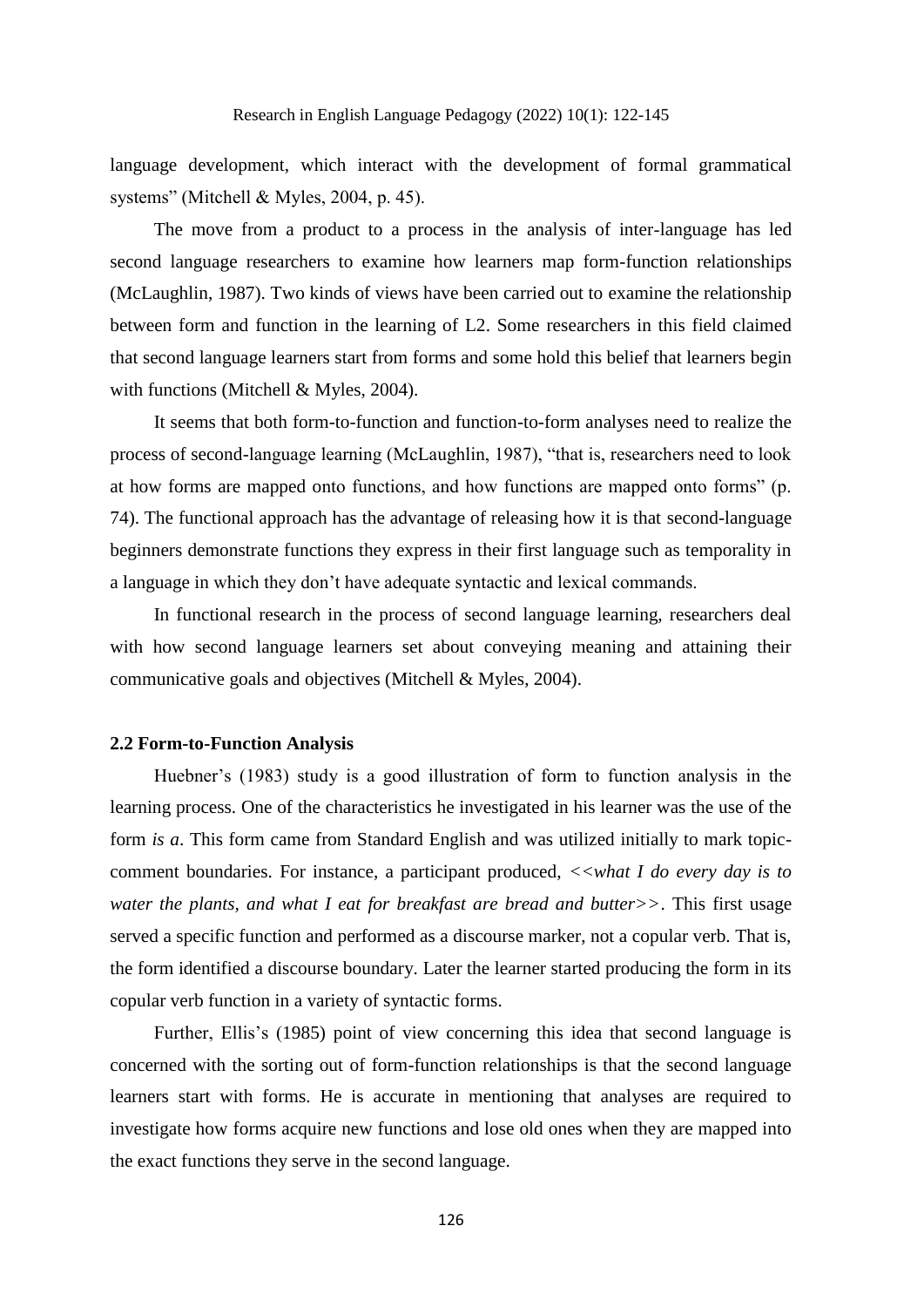On the other hand, concerning function-to-form analysis, some researchers have argued that second language findings reveal evidence of the learning of function without learning forms (McLaughlin, 1987).

Hatch (1983), for example, has argued that language learning emanates from learning how to continue a conversation and those syntactic structures develop out of conversations. Rather than thinking that the second language learners initially learn a form and then utilize that form in discourse. Hatch (1983) mentioned that the learners first learn how to start a conversation, how to have interaction verbally, and through this interaction syntactic forms develop.

The argument is made that "conversation precedes syntax, or syntax emerges from pragmatics" (Ninio, 2001, p.433). McLaughlin (1987) maintained that, in establishing a conversation with adults and later with their peers (vertical construction), children need to build the prototypes for later syntactic progress (horizontal construction).

# **2.3 Given's functional-typological syntactic analysis**

As mentioned earlier the main body of functionalist inter-language research has been dependent upon the study of Givon (2005). His main aim is a unified theory of all types of language changes, including second language learning. To obtain this goal, he has proposed an approach named functional-typological syntactic analysis, referring to Larsen-Freeman and Long (1991) " [he] is a functionalist in its view that syntax emanates from properties of human discourse, and typological in its consideration of a diverse body of languages, not simply a single language or language family" (p.32).

Givon (2005) claimed that syntactic change comes mainly from psycholinguistic and pragmatic principles, which are pertinent to speech perception and production in face-to-face communication. These principles are themselves emanated from more underlying human perception and cognition. Although the functional-typological syntactic analysis was initially developed in the realm of historical language change, particularly diachronic syntax; he believed that it can be employed in all situations of language variation and change, such as synchronic variation in adult conversations, the progress of pidgins and change, child language learning, and second language learning.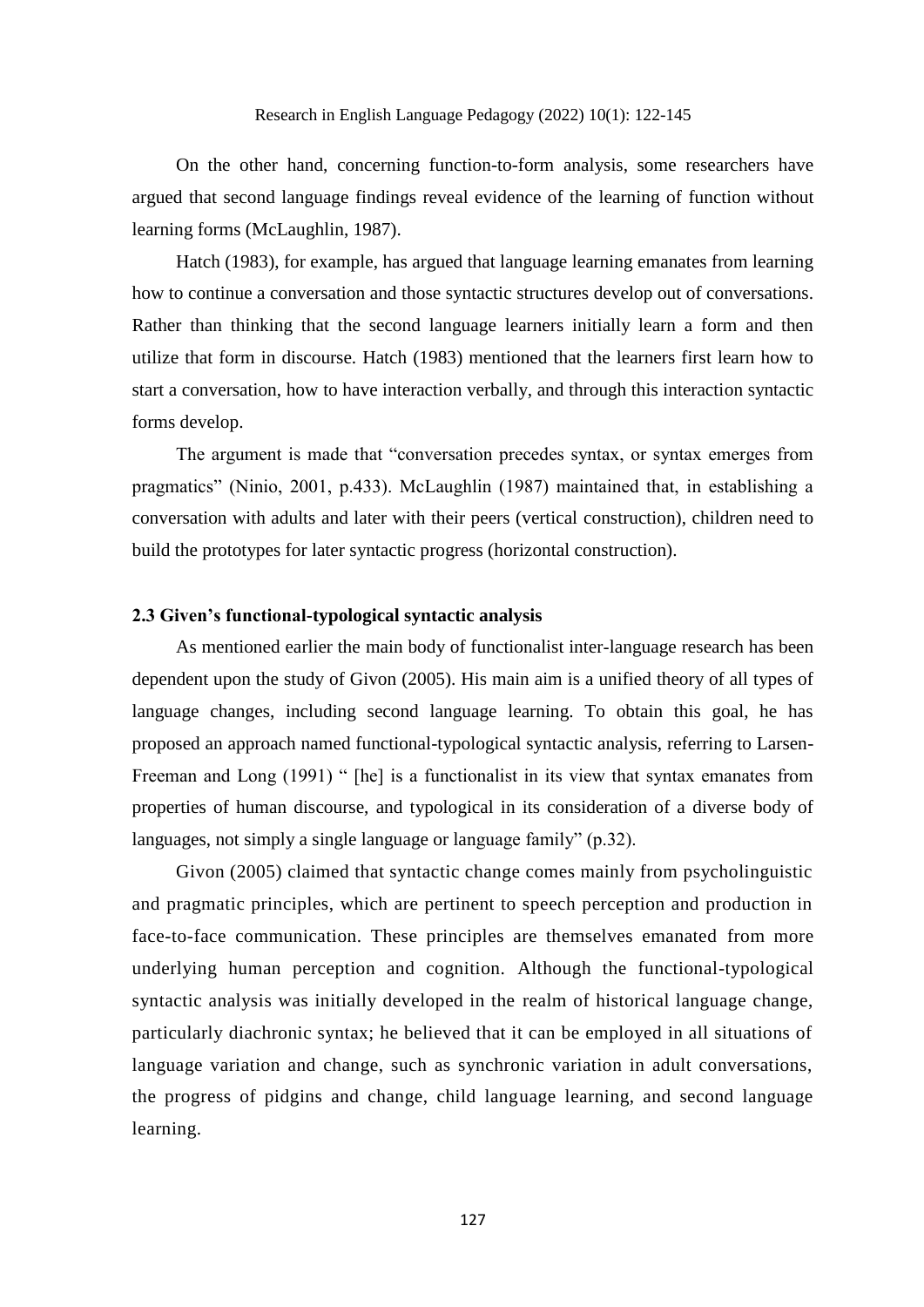# **2.4 Syntactic mode features**

Based on the functional-typological syntactic analysis, learning is featured by syntactization (the slow shift from a pre-grammatical to a grammatical mode). However, adults gain access in the pre-grammatical mode, which they apply when the situations are suitable. Other characteristics of language like the historical evolution of languages and creolization are also characterized by the same process of syntactization (Givon &Yang, 1997). In other words, they asserted that in the early second language learning, vocabulary and grammar compete against some features such as memory, attention, and processing capacity. Since second language learners can communicate with vocabulary without relying on grammar but not vice versa. They pointed out that second language learners gaining simple input would learn vocabulary well compared to learners facing a challenge of the two tasks of learning vocabulary and grammar at the same time. Moreover, when vocabulary processing skills are automated, second language learners will learn grammatical structures more quickly.

Givon (2005) postulated that both informal style and learner speech convey meaning through dependence on context while a more formal speech of language depends upon more explicit language, with reduced reliance on contextual meaning. According to Givon (2005), these pragmatic and syntactic styles are the ends of a continuum, rather than separate classifications. In every language and in every communicative circumstance, a special balance of the two modes is preserved. Colloquial language, for example, is governed by the pragmatic mode, whereas carefully planned written language is controlled by the syntactic mode. Givon (2005) defines language learning, language change and language shifts in terms of movement along this continuum.

In the functionalist approach in second language learning, it is believed that plenty of interlanguage structures produced by second language learners cannot be interpreted if attention isn't directed to the speech acts that learners are want to perform, therefore, they resort to the immediate social, physical and discourse context to assist them in conveying meaning (Mitchell & Myles, 2004).

Align with the above paragraph, MacWhinney (2008) proposed three major differences between first and second language learners. Firstly, children learning their first language are also involved in learning about how the world works. In contrast, second language learners are already fully aware of the world and human society. Secondly,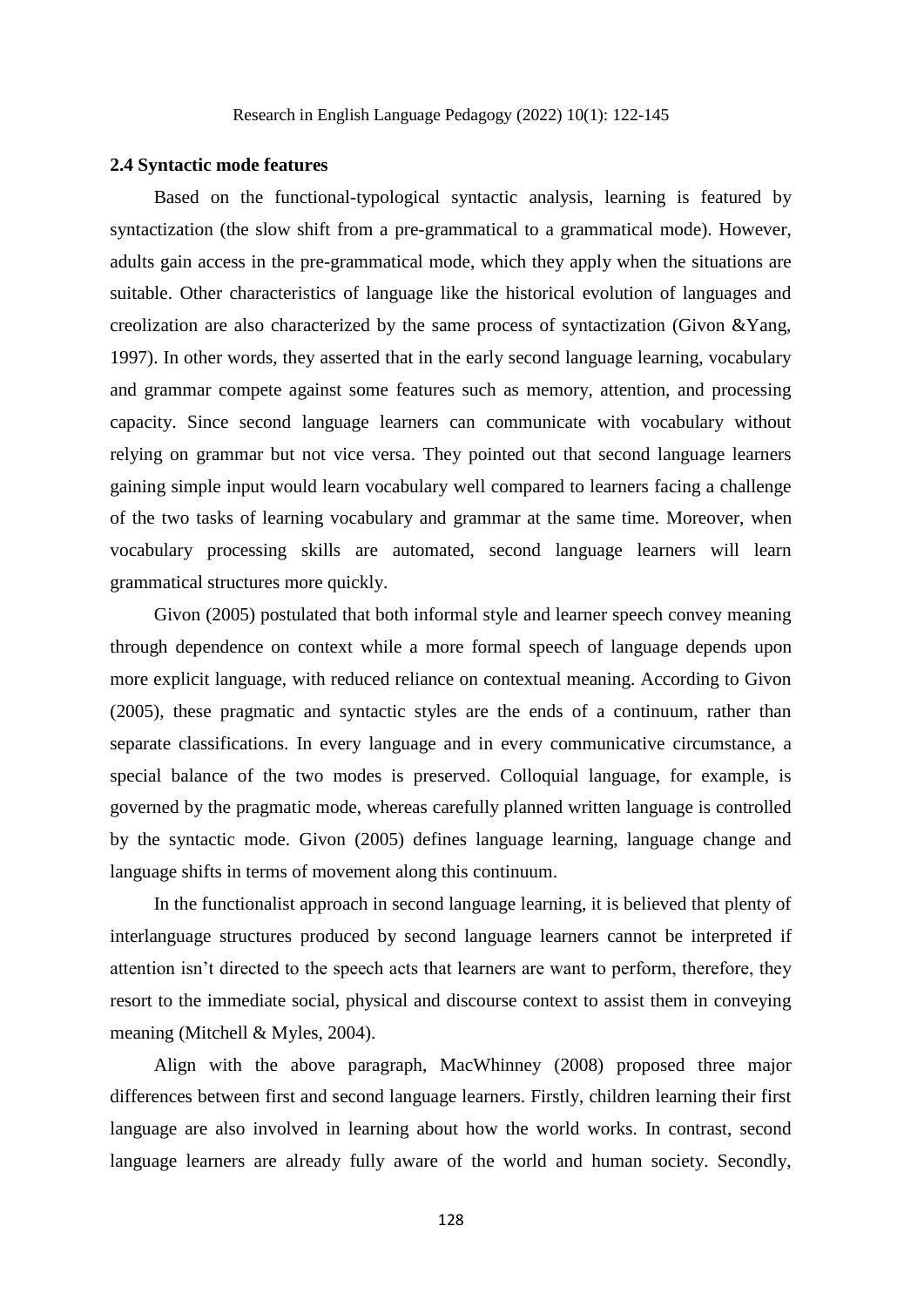children are capable of depending on a flexible brain that has not been committed to other tasks yet. In contrast, second language learners need to cope with a brain that has already been committed in a variety of ways to the task of making process of the first language. Thirdly, children can depend upon social support from those taking care of them. In contrast, second language learners are generally engaged in social and business commitments in their first language which prevents them from communicating in the new language.

Looking from another point of view, generally, four types of sentence structures exist in language: declarative structure (with the direct function of giving information), question structure (with the direct function of gaining information), imperative structure (with the direct function of making requests), and exclamation form (with the direct function of showing feelings). These four structures are utilized in several varied functions*. It is hot in here* is considered as a declarative sentence that might have a function of making requests (i.e., would you open the window) not providing information. Thus, the map that exists between form and function is not always direct, and in some situations, it is indirect.

# **2.5 Studies Supporting Given's theory**

Linguistically, Newmeyer (2001) asserted that grammaticalization is generally considered in the literature as a specific process that needs explanatory machinery to its field. However, he pointed out on the contrary that "grammaticalization is simply a cover term for certain syntactic, semantic, and phonetic changes, all of which can apply independently of each other" (p. 187).

Regarding Givon's disagreement on pragmatic and syntactic modes of communication (syntactization), mixed findings gained so in second language research (Ellis, 1994: Larsen-Freeman & Long, 1991) "suggesting that it is too early to judge how well the distinction serves researchers as a point of departure of the functionalist analysis of language change"(p. 45).

Sato's (1988) study on two child Vietnamese learners of English indicated little evidence of vertical constructions and scaffolded speeches. Both learners, in contrast to the theory, produced a number of simple complete propositions from the beginning and were capable of doing it without the assistance of interlocutor scaffolding. Evidence of the absence of syntactization, was observed in the learners' failure to make complete relative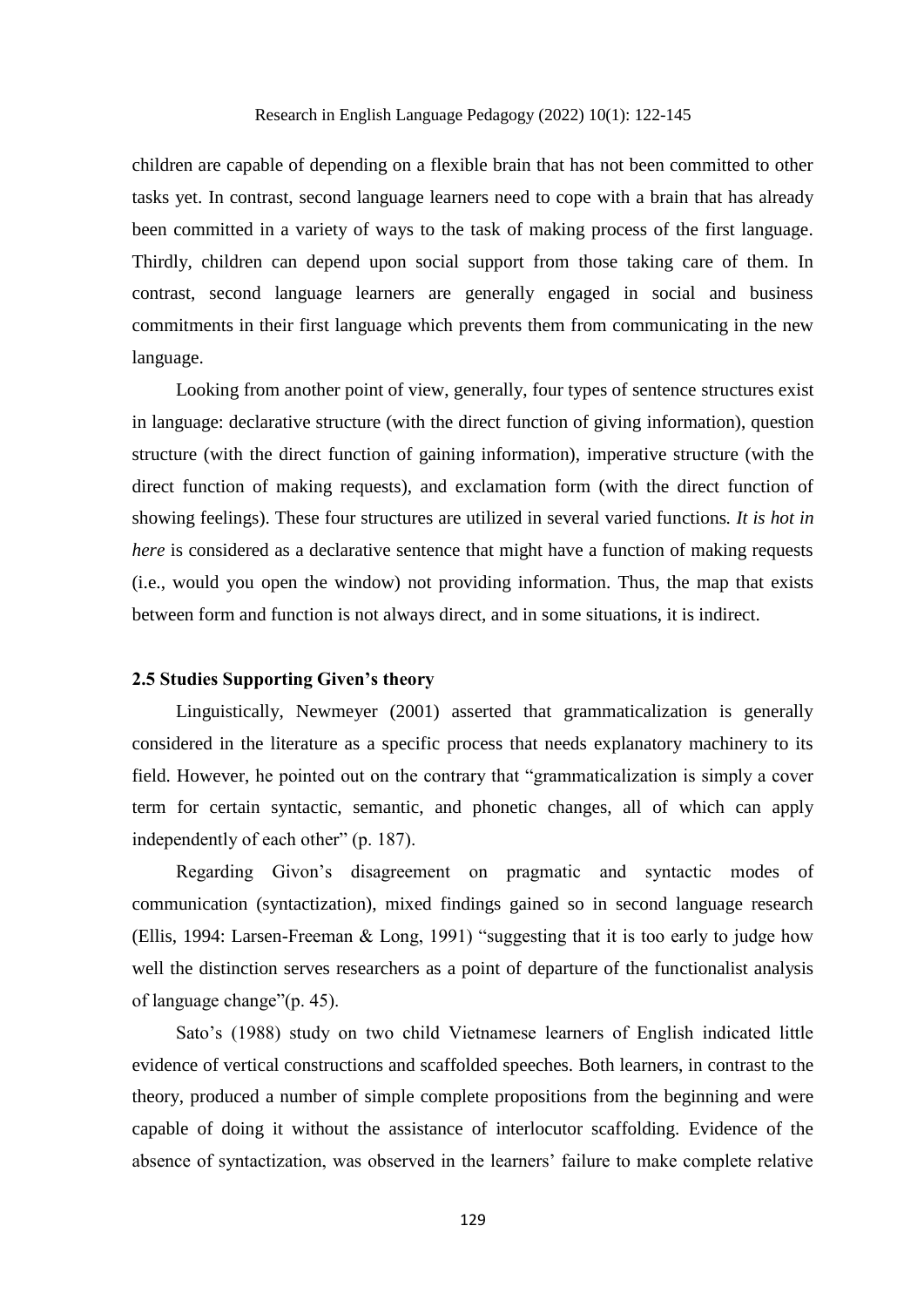# Research in English Language Pedagogy (2022) 10(1): 122-145

clauses and gerundive complements. Sato postulated that interaction may not be enough to make sure full syntactization, and that encounters with written language seem to be essential. With regard to Goven's (2005) ideas second language learners will be functionally encouraged to improve their interlanguages. That is, the drive to communicate more successfully helps second language learners to syntacticize. However, Sato was skeptical whether communicative need by itself is adequate to make sure high levels of inter-language progress.

# **3. Methodology**

# *3.1 Participants*

The sample population of this research was picked out from elementary the criterion for the selection of the participants was based on the administration of a sample of OPT test. The test was administered to sixty learners learning English as a foreign language. Therefore, the first concern was that learners should be homogenous. Out of sixty learners who took the test, forty-one learners were recognized to be at a lower-intermediate level. Randomly twenty of them were regarded as one comparison group and another twenty-one as another comparison group in this research. To avoid disruptions in the educational program of the institutes, the researcher did not randomly select the participants of this research. They were chosen from intact groups, which were already placed into different classes. The forty-one participants of this research were learning English in four classes, each of which had ten students. Other characteristics of the participants can be described as follows:

- They were male and female language learners.
- Their age range ranged between 15 and 30, so they were all adults.
- Learners were learning English in Bijan, Shayan, and Shaygan institutions located in Tehran.

#### *3.2 Instruments*

In this research, to ensure that learners were homogenized regarding their language proficiency in this research, the researcher used an OPT test, and their fluency and accuracy in speaking were measured through a speaking interview test at the beginning and the end of the research.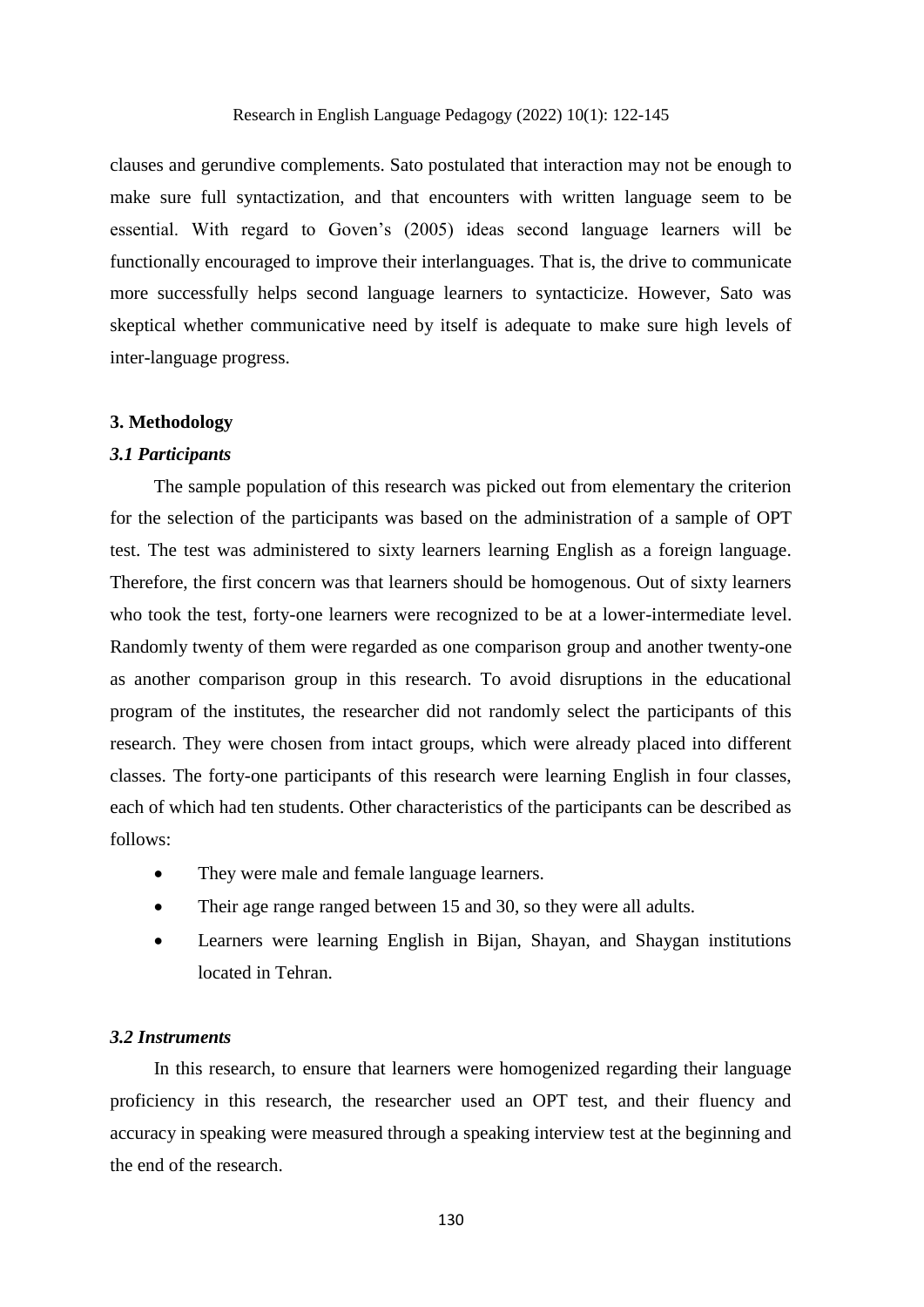# **3.2.1 Oxford Placement Test**

A sample of the Oxford Placement Test was employed to ensure the homogeneity of the learners concerning their language proficiency. This test includes 200 items and takes 60 minutes to be completed. It does not have a listening section. It has been made by Oxford University and Cambridge Examinations Syndicate.

# **3.2.2 Role Play Test**

This test was administrated both at the beginning and the end of the treatments to see how accurately participants used the structures. The students were put into pairs, each pair performed in a situation already introduced by the teacher. For example, they were asked to speak about a situation that one was inviting and another one was responding to. To measure the accuracy in this study, the percentage of error-free C-units (Robinson, 2003) was used. The scale has been used in many studies. This scale measures the speaking ability of the learners from A2 to C2. It is taken from Cambridge ESOL's Main Suite exams.

#### *3.3 Procedures*

#### *3.3.1 Pilot study*

To pilot the research, the researcher implemented the research in a similar situation to twenty students in two classes. Initially, at the outset of a piloting procedure, the OPT test, as well as the role-play test, was administered. OPT was used to see whether the learners were at the lower-intermediate level. Having gained assurance about their homogeneity, the role-play test was administered by the researcher to twenty-one students as a pretest. One class was taught the constructions through a structural approach and another class through a functional approach. The role-play test was administered both before and after the treatment, which focused on the grammatical structures of the book. The reliability and validity of the tests as well as the accuracy scale were calculated.

## **3.3.2 Main study**

The researcher experimentally conducted this research. This study involved pretest, treatment, and posttest phases. In this section, all details of how the study was carried out are mentioned.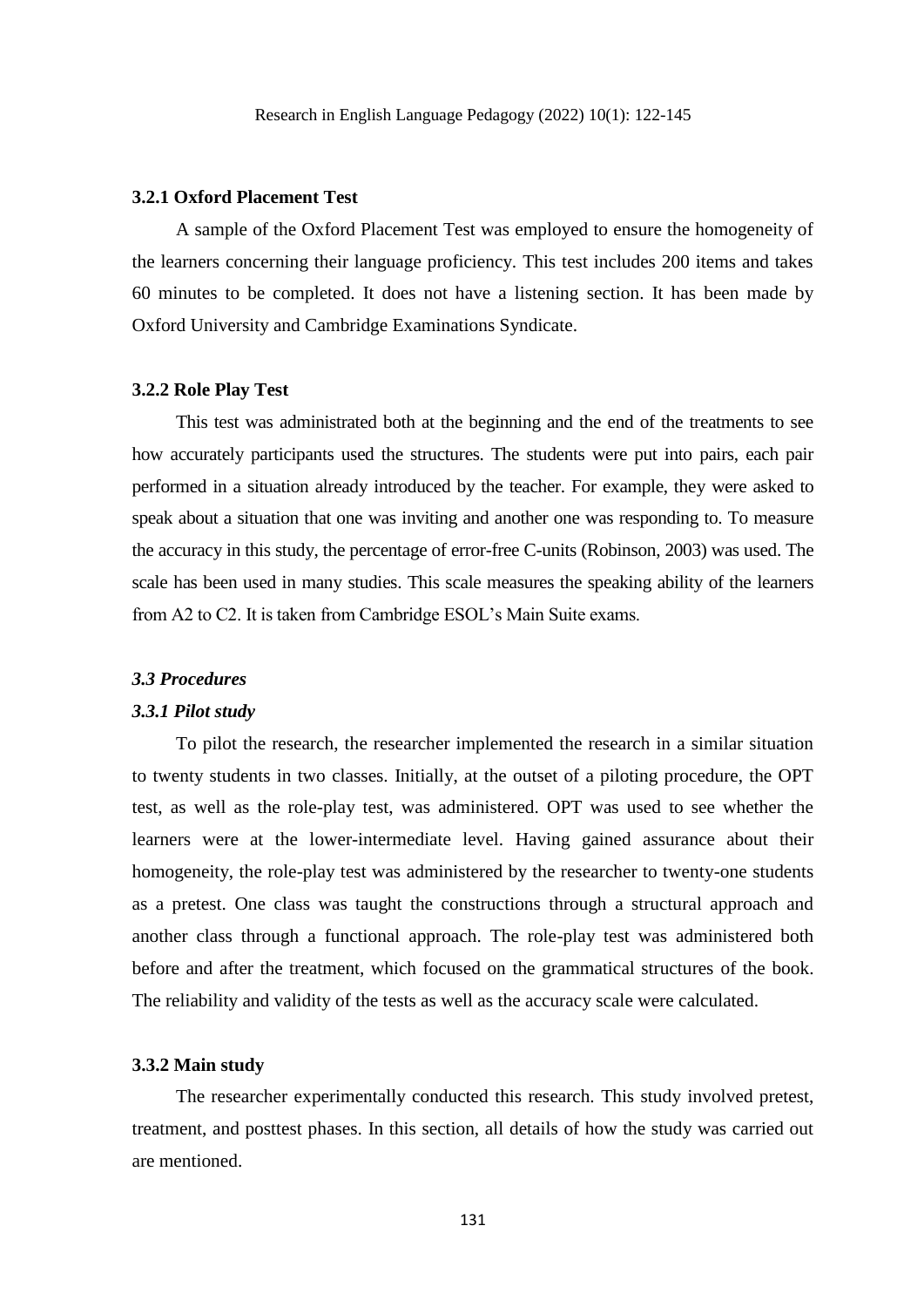The OPT sample test was administered to sixty learners learning English in Shayan, Bijan, Shayegan Language Institute in Tehran. Forty-one learners were shown to be homogenous at the same level, so they were selected and divided into two experimental groups. Therefore, two groups contributed to the completion of this research.

The role-play test was administered to all the forty-one learners in the two groups and their voices were recorded by the researcher. The role-play focused on the grammatical structure points covered in the students' textbook. The students were introduced to the situation through slips of papers given to them. Then, they performed the situation and their voice was recorded.

The students underwent the treatment, which lasted for a term. Some experiment teachers taught the two groups through the textbook *Four corners* (Richards & Rodgers, 2014)*.* They taught one based on the structural approach. They put many examples of them on the board with all the related forms. Then, they explained the rule to the students.

# *3.4 Design*

As mentioned already, the current research involved a pretest, a treatment, and a posttest. The treatment was given to two comparison groups, both of which were experimental. The pretest and the posttest (a role-play test) were administered in this research to investigate the possible difference created in accuracy as a result of treatment. The participants of this research were not selected randomly, i.e. the researcher selected the participants from intact groups. All of these features boil down to the fact that this research will be the quasi experimental. Mackey and Gass (2005) point out that if a study involves a pretest, a treatment, and posttest, it can be called a quasi-experimental.

#### *3.5 Data Analysis*

The data were collected from the homogeneity test which was the OPT test, the pretest, and the posttest. The obtained data were fitted into SPSS for statistical analyses. Therefore, two sets of data were collected in this research. Furthermore, the data of the pretest and the posttest were derived from two groups that participated in this research. Because of having a pretest and a posttest administered to two groups, the researcher was justified to analyze the data through Ancova (Mackey & Gass, 2005).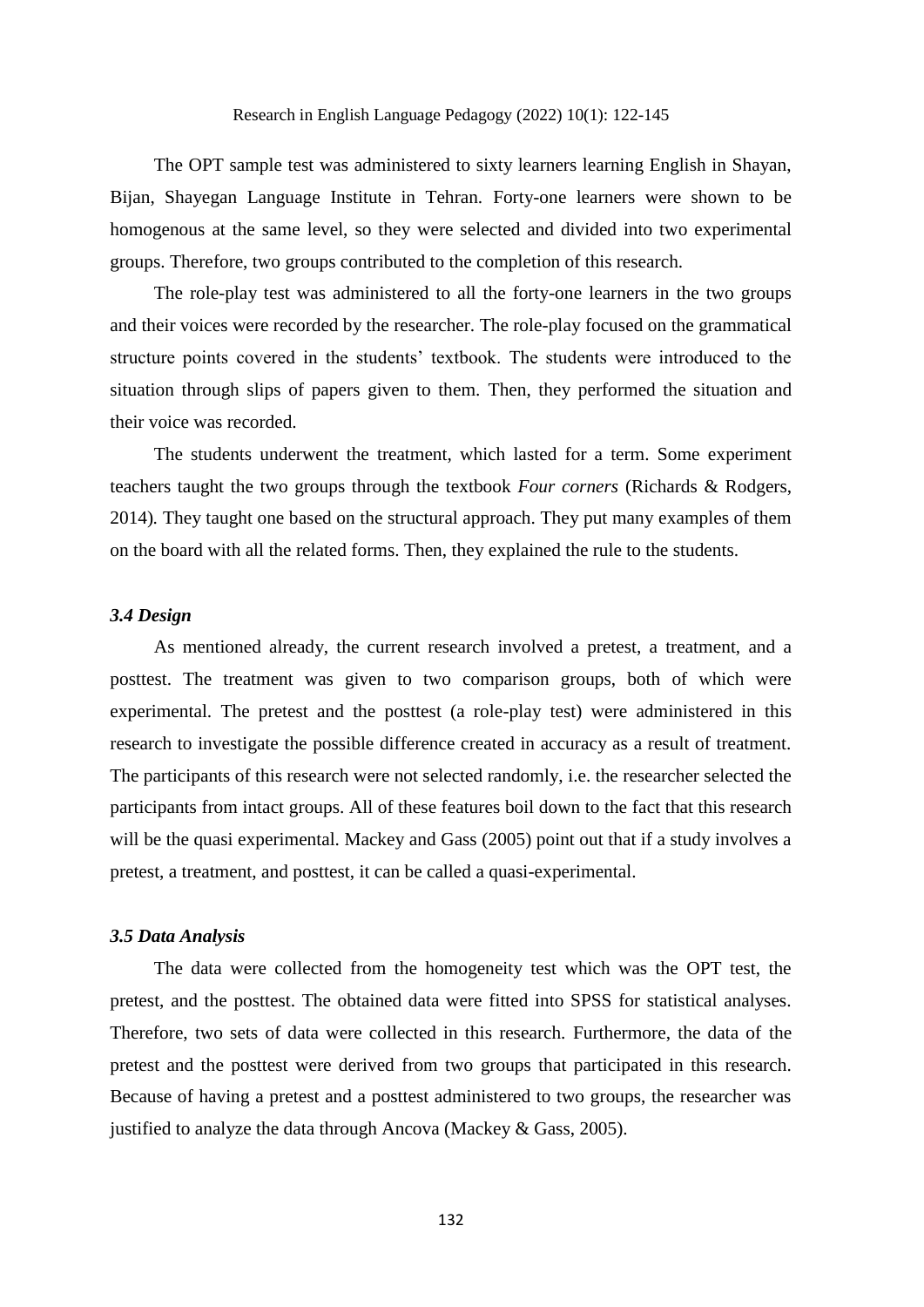# **4**. **Results**

As pointed out earlier, three tests were used in the current study: OPT, Role-play Task as the pretest, Role-play Task as the posttest. To validate these two tests, a group of 20 lower-intermediate EFL students who had the same features as the main population of the study took part in the pilot study. As shown in Table 1, the results indicated that the reliability for OPT turned out to be 0.91.

Moreover, Table 1 indicates that the inter-rater reliability index for the Role-play Task (used as the pretest) using the 1-5 analytical scale (Council of Europe, 2001) reached 0.89 totally (intra-rater  $= 0.91$ , inter-rater  $= 0.87$ ) estimated through Pearson Product Moment correlation coefficient between the three raters' scores who scored the task.

Besides, according to the results outlined in Table 1, the inter-rater reliability value for Role-play Task (used as the posttest) using the 1-5 analytical scale (council of Europe, 2001) was estimated .90 totally (intra-rater = .92; inter-rater = .88) via Pearson productmoment correlation coefficient between the three raters' scores who scored the task.

Table 1.

| Instrument                | <b>Reliability Method</b><br><b>Reliability Value</b> |      |     |
|---------------------------|-------------------------------------------------------|------|-----|
| <b>OPT</b>                | Cronbach's Alpha                                      | .914 |     |
| Role-play Task (Pretest)  | Intra-rater (Pearson Correlation)                     | .911 | .87 |
|                           | Inter-rater (Pearson Correlation)                     | .875 |     |
| Role-play Task (Posttest) | Intra-rater (Pearson Correlation)                     | .923 | .88 |
|                           | Inter-rater (Pearson Correlation)                     | .880 |     |
|                           |                                                       |      |     |

*Reliability Statistics for the Instruments of the Study*

#### **4.1 Homogeneity Results Through OPT**

OPT was administered to 60 participants to select homogenous lower-intermediate participants. The descriptive statistics, as represented in Table 2, reflects that the mean, median, and mode of the OPT scores are 126.48, 126, and 125 respectively. These central parameters are near to one another indicating that the scores are dispersed normally around the mean.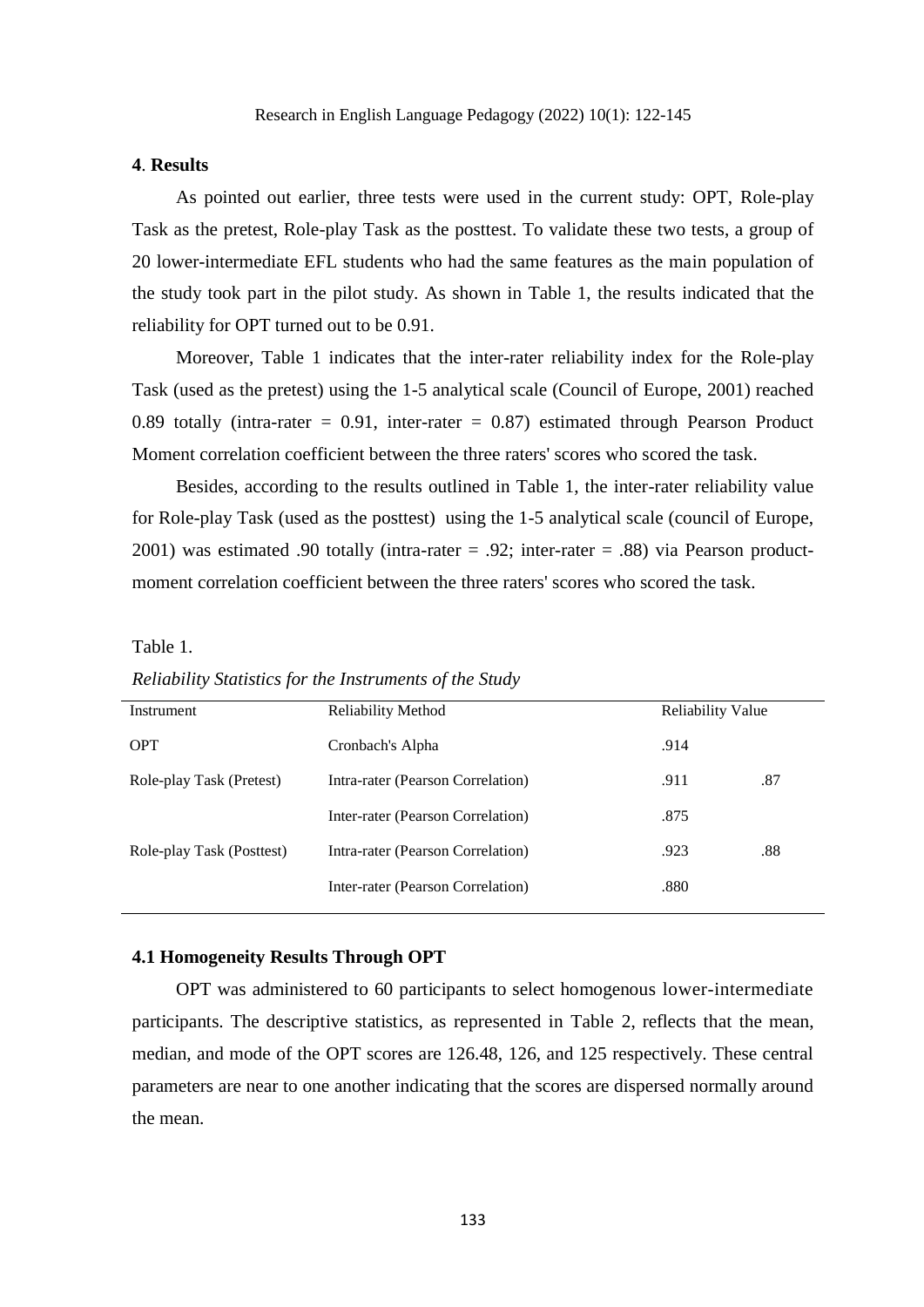Table 2.

| $D$ cscriptive blunshes for OI 1 beores (OM 0) 400) |        |        |      |    |                       |                |  |  |  |
|-----------------------------------------------------|--------|--------|------|----|-----------------------|----------------|--|--|--|
|                                                     | Mean   | Median | Mode | SD | <b>Skewness Ratio</b> | Kurtosis Ratio |  |  |  |
| -60                                                 | 126.48 | 126.00 | 125  |    | .469                  | $-1.184$       |  |  |  |

*Descriptive Statistics for OPT Scores (Out of 200)*

Based on the results of OPT represented in Table 2, those 41 learners whose scores were between the range of 120-134 were chosen as homogeneous pre-intermediate participants for the present study. Moreover, according to Table 2, the OPT scores have normal distribution because the ratios of skewness and kurtosis over their respective standard errors are not beyond the ranges of +/- 1.96. Figure 1 demonstrates the distribution of the OPT scores on a normal curve.



*Figure1.* Distributions of OPT results

# **4.2 Research Question 1**

The aim of the first research question of this study was to see if the functional-based approach to foreign language instruction has any effect on the accuracy of certain grammatical structures. To answer this research question, a paired-samples *t*-test was conducted. According to Pallant (2013), "a paired-samples t-test is employed when you have only one group of people and you collect data from them on two different occasions or times (pretest and posttest in this study) or under two different conditions"(p.1). Before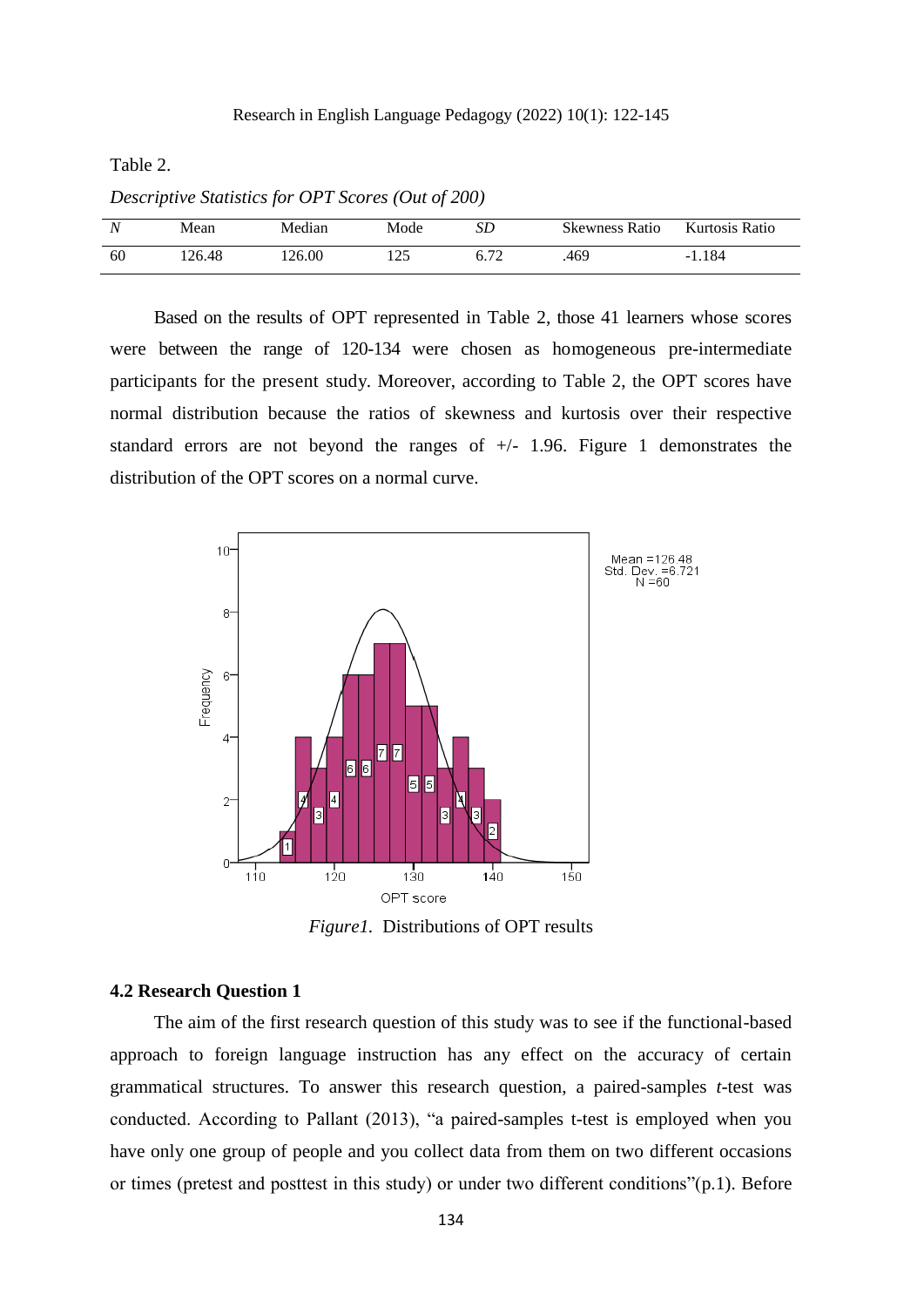explaining the results of inferential statistics, the results of descriptive statistics for the grammatical accuracy scores in the functional group are presented (Table 3). It should be noted here that the oral production of the students was scored three times. The current researcher scored them one time, and another experienced TEFL instructor scored them two times, and finally, the average score obtained from these three sets of scores was computed and used in the main analysis.

# Table 3.

*Descriptive Statistics and Normality Test for Pretest and Posttest of Grammatical Accuracy Scores (Functional Group; Average of the three Raters' Scores)*

| Test     |    | Mean | SD   | <i>Std.</i> Error Mean Skewness Ratio |         | Kurtosis Ratio |
|----------|----|------|------|---------------------------------------|---------|----------------|
| Pretest  | 20 | 2.35 | .820 | .183                                  | $-.355$ | $-769$         |
| Posttest | 20 | 3.25 | .917 | .205                                  | $-.092$ | $-.023$        |

Table 3 shows the mean and standard deviation of grammatical accuracy scores for the pretest ( $\bar{x} = 2.35$ ,  $SD = .82$ ) and posttest ( $\bar{x} = 3.25$ ,  $SD = .92$ ) in functional group. Also, as seen in Table 3, the normality of the grammatical accuracy scores gained on both pretest and posttest in the functional group was approved as the ratios of skewness and kurtosis over their respective standard errors do not go beyond the ranges of +/- 1.96.

As Field (2009) believes, four assumptions (interval data, independence of subjects, normality, and homogeneity of variances) should be met before one determines to run parametric tests. The first assumption is not violated because the present data are measured on an interval scale. Bachman (2005) stated that the assumption of independence of subjects is met when "the performance of any given individual is independent of the performance of other individuals" (p.236). The third assumption is the normality of the data which was tested through the ratios of skewness and kurtosis (Table 3). Accordingly, the researcher was justified enough to run paired samples t-test, which is parametric; otherwise nonparametric Wilcoxon signed rank test would be used.

Table 4 provides the results of paired samples t-test for that was used to compare the pretest and posttest of grammatical accuracy measures for the students in the functional group.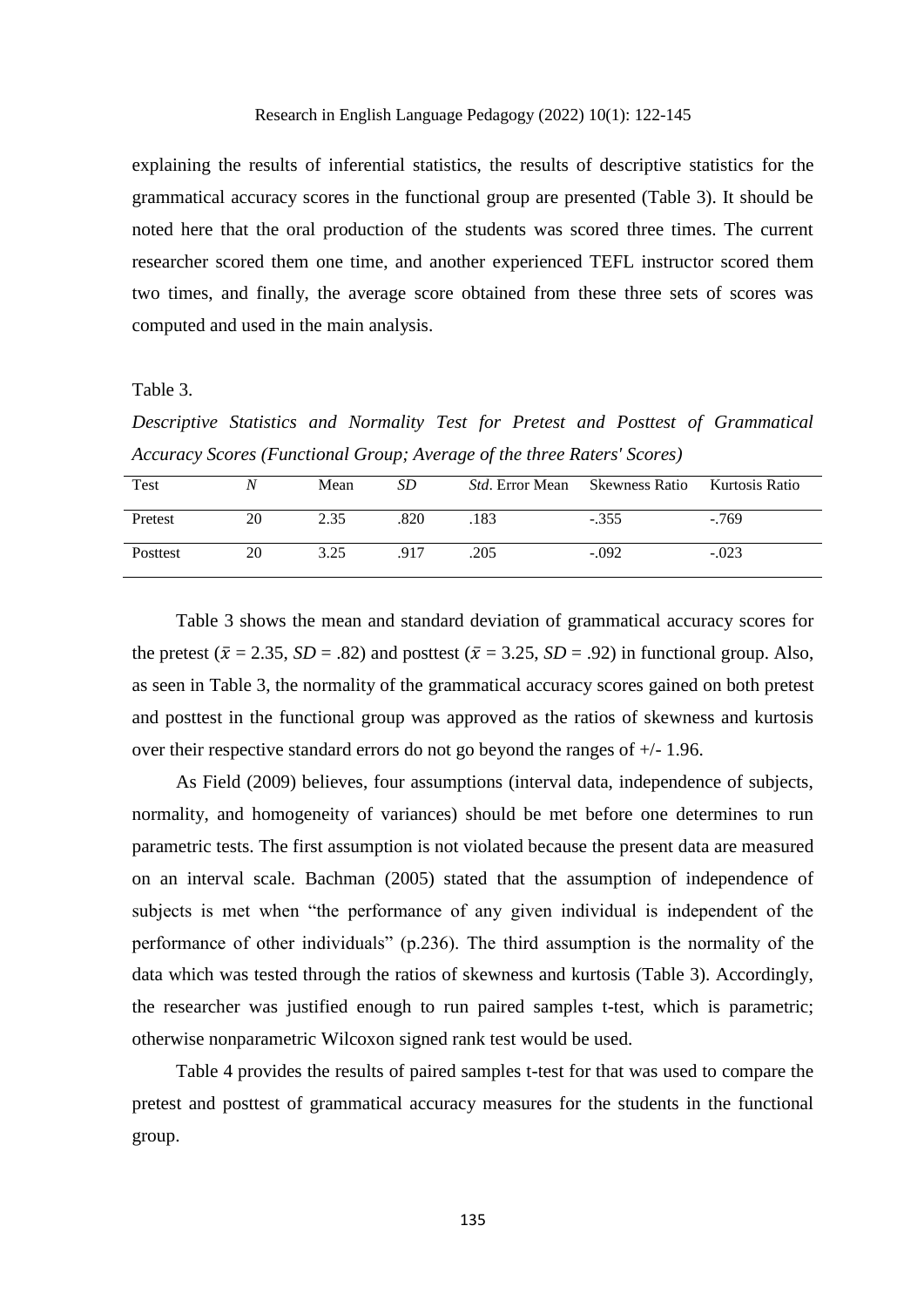Table 4.

*Paired Samples T-test for the Pretest and Posttest of Grammatical Accuracy Scores in Functional Group*

| Gain Score | SD. |            | 95% Confidence Interval of the T |       | df | <i>Sig.</i> (2-tailed) |
|------------|-----|------------|----------------------------------|-------|----|------------------------|
|            |     | Difference |                                  |       |    |                        |
|            |     | Lower      | Upper                            |       |    |                        |
| .90        | .52 | .66        | 1.143                            | 7.743 | 19 | .000                   |

Table 4 indicates that the paired samples t-test found a statistically significant increase ( $t(19) = 7.74$ ,  $p = .000$ ,  $p < .05$ ) in grammatical accuracy scores from the pretest to the posttest of the students in the functional group; as a result, the researcher rejected the first null hypothesis predicted that functional-based approach to foreign language instruction has no positive effect on the acquisition of grammatical accuracy. So it is asserted that a functional-based approach enhances the acquisition of grammatical accuracy. The gained score in grammatical accuracy was .90 (out of 5) with a .95% confidence interval ranging from .66 to 1.43.

#### **4.3 Research Question 2**

The purpose of the second research question of this study was to examine if the structural-based approach has any effect on the accuracy of certain grammatical structures. We utilized the paired samples t-test to investigate this research question comparing the pretest and posttest grammatical accuracy measures for the functional group. The results of descriptive statistics for the grammatical accuracy scores in the structural group are provided in Table 5.

Table 5.

*Descriptive Statistics and Normality Tests for Pretest and Posttest of Grammatical Accuracy Scores (Structural Group; Average of the three Raters' Scores; out of 5)*

| <b>Test</b> | Ν  | Mean | SD  | Std. Error Mean Skewness Ratio |      | Kurtosis Ratio |
|-------------|----|------|-----|--------------------------------|------|----------------|
| Pretest     | 21 | 2.19 | .86 | .189                           | .405 | $-.298$        |
| Posttest    | 21 | 2.57 | .88 | .192                           | .717 | $-.380$        |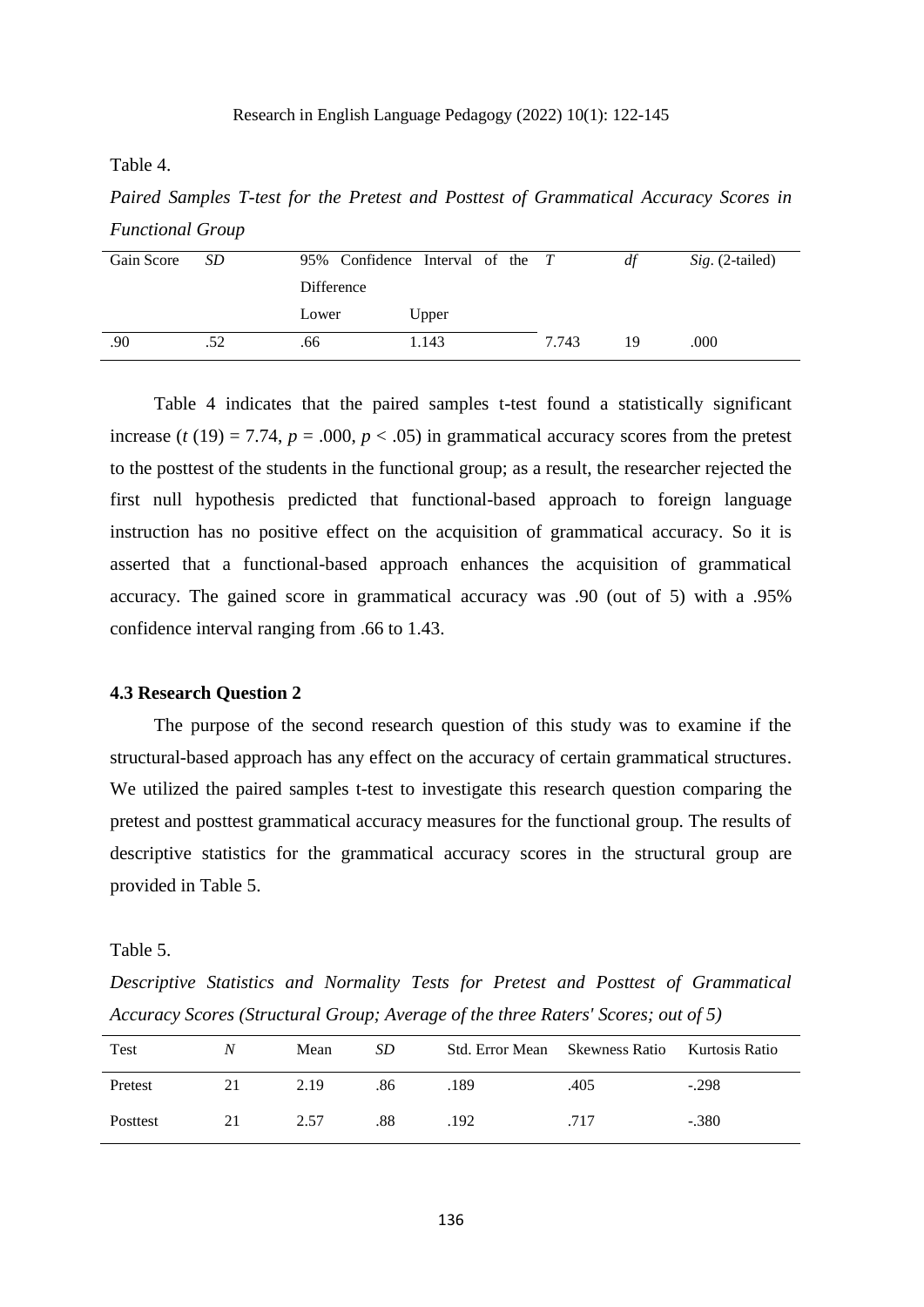Table 5 displays the mean and standard deviation of grammatical accuracy scores for the pretest ( $\bar{x} = 2.19$ ,  $SD = .86$ ) and posttest ( $\bar{x} = 2.57$ ,  $SD = .88$ ) in the structural group. Further, Table 5 manifests that the normality of the grammatical accuracy scores gained on both pretest and posttest was ensured since the ratios of skewness and kurtosis over their respective standard errors are not beyond the ranges of +/- 1.96.

The results of paired samples t-test for comparing the pretest and posttest of grammatical accuracy measures for the students in the structural group are summarized in Table 6.

Table 6.

*Paired Samples t-test for the Pretest and Posttest of Grammatical Accuracy Scores in Structural Group*

| Gained | SD.    |            | 95% Confidence Interval of the $t$ |      | Df | $Sig. (2-$ |  |  |
|--------|--------|------------|------------------------------------|------|----|------------|--|--|
| Score  |        | Difference |                                    |      |    |            |  |  |
|        |        | Lower      | Upper                              |      |    |            |  |  |
| .38    | .62615 | .09        | .66                                | 2.79 | 20 | .011       |  |  |

As appeared in Table 6, the paired samples *t*-test detected a statistically significant increase ( $t$  (20) = 2.79,  $p = .01$ ,  $p < .05$ ) in grammatical accuracy scores from the pretest to the posttest in the functional group; consequently, the second null hypothesis that mentioned, "structural-based approach to foreign language instruction has no positive effect on the acquisition of grammatical accuracy" was rejected as well. The researcher could claim that the structural-based approach to foreign language instruction affects the acquisition of grammatical accuracy. The gained score in grammatical accuracy was .38 (out of 5) with a .95% confidence interval ranging from 0.09 to 0.66.

#### **4.4 Research Question 3**

The third research question of this study dealt with whether there is a statistically significant difference between the effects of functional-based and structural-based approaches on the accuracy of certain grammatical structures. Analysis of covariance was employed to examine this research question. According to Pallant (2013), ANCOVA is used when we have a two-group pretest/posttest design (e.g. comparing the impact of different interventions, taking before and after measures for each group). The scores on the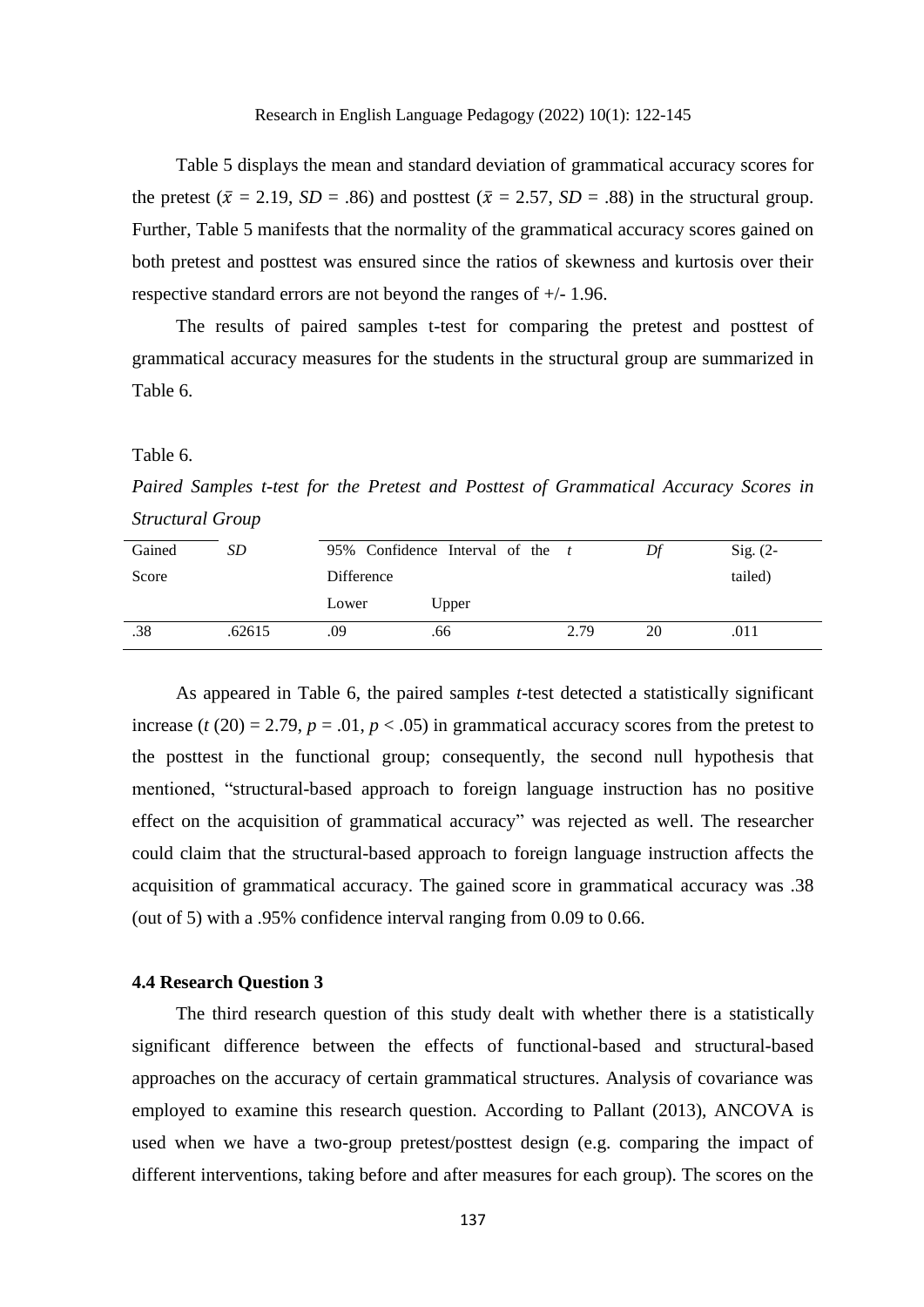pretest are dealt with as a covariate to 'structural' for pre-existing differences between the groups.

Table 7 represents the number of students, mean, standard deviation, skewness ratio, and Kurtosis ratio for the scores in the functional and structural groups. As it's evident from Table 7, the mean of grammatical accuracy in the functional group ( $\bar{x} = 2.35$ , *SD* = 0.82) and structural group ( $\bar{x} = 2.19$ ,  $SD = 0.86$ ) do not look far from each other on the pretest, nonetheless the mean of grammatical accuracy in the functional group ( $\bar{x} = 3.25$ , *SD* = 0.92) is noticeably greater than the mean in the structural group ( $\bar{x}$  = 2.57, *SD* = 0.88) on the posttest. Besides, Table 7 indicates that the normality of the grammatical accuracy scores for both groups was proved as the ratios of skewness and kurtosis over their respective standard errors are not beyond the ranges of +/- 1.96.

# Table 7.

*Descriptive Statistics of Grammatical Accuracy Scores on Pretest and Posttest by Group (Scores out of 5)*

| Test     | Group      | N  | Mean | <b>SD</b> | <b>Skewness Ratio</b> | Kurtosis Ratio |
|----------|------------|----|------|-----------|-----------------------|----------------|
| Pretest  | Functional | 20 | 2.35 | .82       | $-.355$               | $-769$         |
|          | Structural | 21 | 2.19 | .86       | .405                  | $-.298$        |
| Posttest | Functional | 20 | 3.25 | .92       | $-.092$               | $-.023$        |
|          | Structural | 21 | 2.57 | .88       | .717                  | $-.380$        |

A Line Chart (Figure 2) was drawn to portray the results of both pretest and posttest of both groups considering grammatical accuracy. The Line Chart shows that the means of grammatical accuracy in the functional and structural groups are very close to each other on the pretest, though, on the posttest, the mean for the functional group is considerably higher than the structural group.

*Testing assumptions:* According to Hatch and Lazarton (1991), the assumptions of normality, homogeneity of variances, and homogeneity of regression slopes must be examined before applying ACOVA. The normality assumption was tested in the previous section (see Table 7). To assess the assumption of the linear relationship between the dependent variable (posttest of total grammatical accuracy) and the covariates (pretest of grammatical accuracy) in the two groups (functional and structural), the current researcher checked the general distribution of scores for each group (Figure 3). The distribution of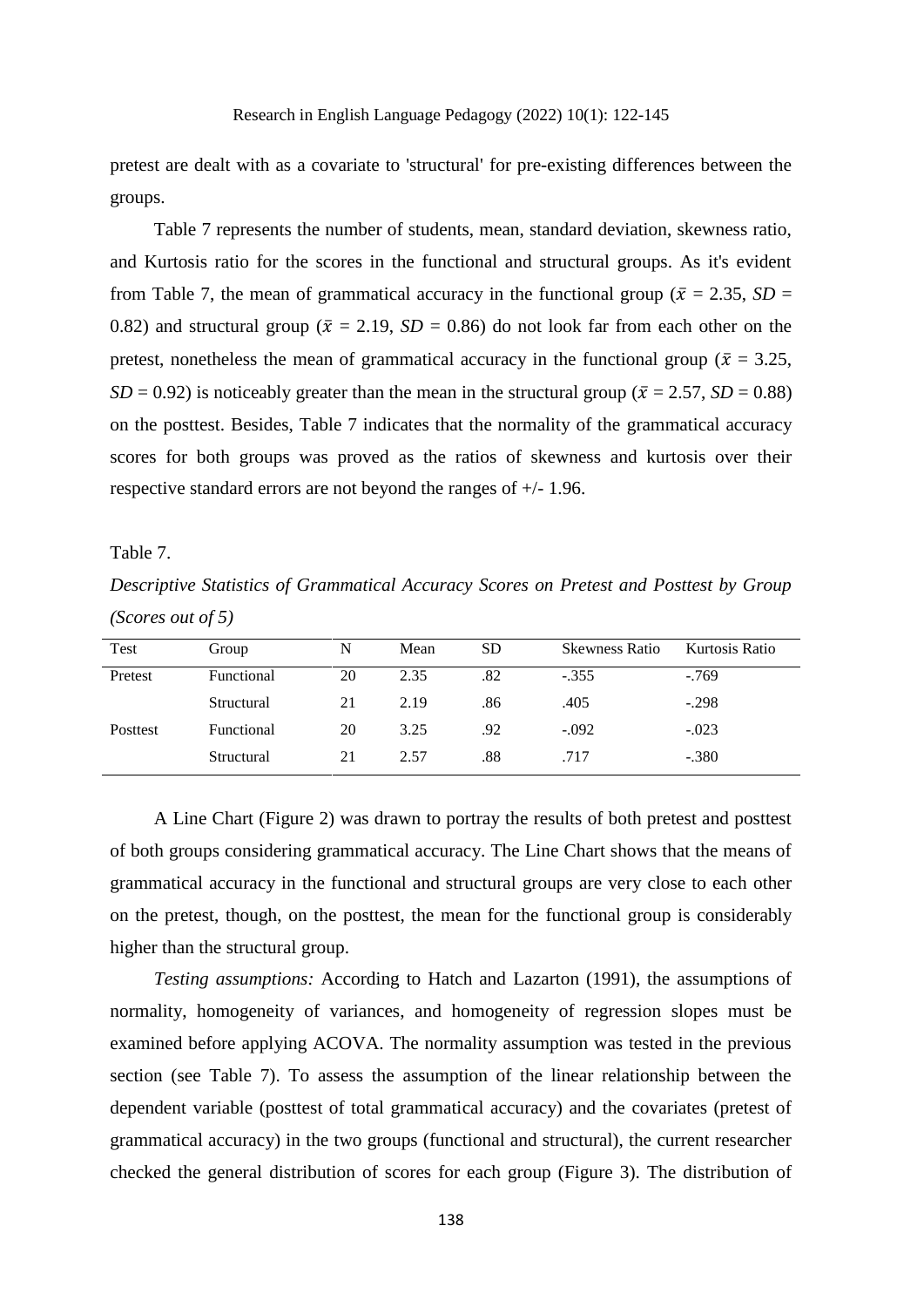total grammatical accuracy scores indicated that there was a linear (straight-line) relationship for the two groups. Therefore the data for total grammatical accuracy has enjoyed the assumption of a linear relationship.



*Figure 2.* Two groups' means of grammatical accuracy (pretest & posttest)



*Figure 3.* Linearity distribution between the pretest and posttest of grammatical accuracy scores by group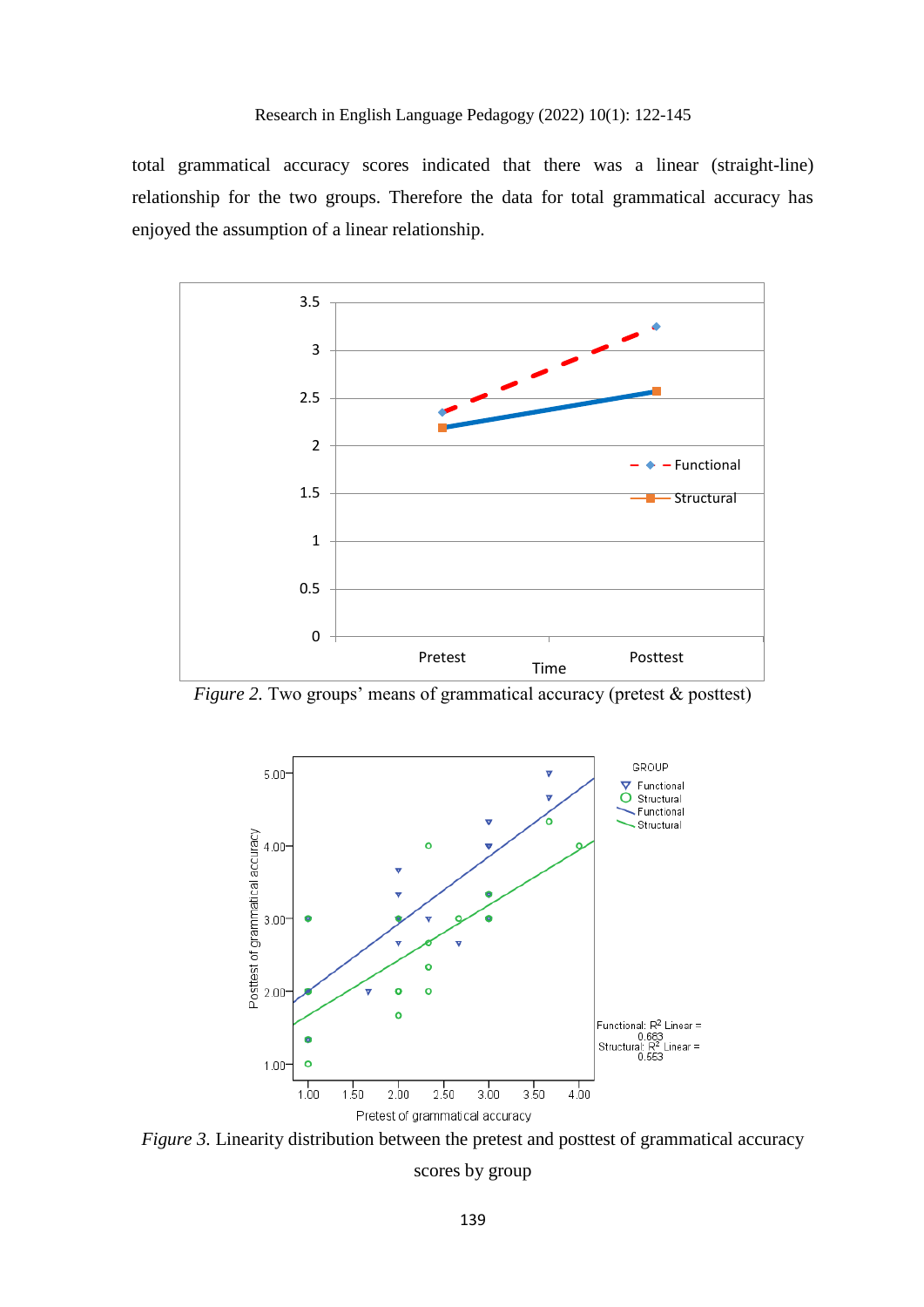# Research in English Language Pedagogy (2022) 10(1): 122-145

As seen in Table 8, the significant value associated with Levene's test (.73) was less than the selected significant level (.05). For this reason, the homogeneity of variance assumption was not violated for grammatical accuracy scores in the two groups.

Table 8.

*Levene's Test of Equality of Error Variances for Grammatical Accuracy Scores by Group*

| Levene Statistic | 101<br>$\mu$ | df2 | r.<br>. . A<br>ມເຂ. |
|------------------|--------------|-----|---------------------|
| 122              |              | າດ  | 700                 |
| ر∠ 1.            |              | ر ب | 120                 |

The fourth assumption relates to the homogeneity of regression slopes. As laid out in Table 9, the results showed that the significance level of the interaction (GROUP  $*$ PRETEST) between the group and the pretest of total grammatical accuracy was above .05  $(F = .59, p = .45, p > .05)$  and so statistically significant, leading to the conclusion that the assumption of homogeneity of regression slopes was not violated for the pretest and posttest of grammatical accuracy scores in the two groups.

Table 9.

*Homogeneity Test of Regression Slopes for the Effect of Type of Approach for Grammar Instruction on Grammatical Accuracy by Group*

| Source                 | Type III Sum of | Df | Mean   | $\overline{F}$ | Sig. | Eta<br>Partial |
|------------------------|-----------------|----|--------|----------------|------|----------------|
|                        | Squares         |    | Square |                |      | Squared        |
| Corrected Model        | 24.255a         | 3  | 8.085  | 24.884         | .000 | .669           |
| Intercept              | 4.657           |    | 4.657  | 14.334         | .001 | .279           |
| <b>PRETEST</b>         | 19.532          |    | 19.532 | 60.114         | .000 | .619           |
| <b>GROUP * PRETEST</b> | .191            |    | .191   | .588           | .448 | .016           |
| Error                  | 12.022          | 37 | .325   |                |      |                |
| Total                  | 381.667         | 41 |        |                |      |                |
| <b>Corrected Total</b> | 36.276          | 40 |        |                |      |                |

A one-way ANCOVA was utilized to compare the effectiveness of functional-based and structural-based approaches on grammatical accuracy. The independent variable is a type of approach for grammar instruction (Group), and the dependent variable is grammatical accuracy. Participants' scores on the pretest of grammatical accuracy are used as the covariate in this analysis. The results of ANCOVA are summarized in Table 10. After adjusting for the grammatical accuracy scores on the pretest, there was a significant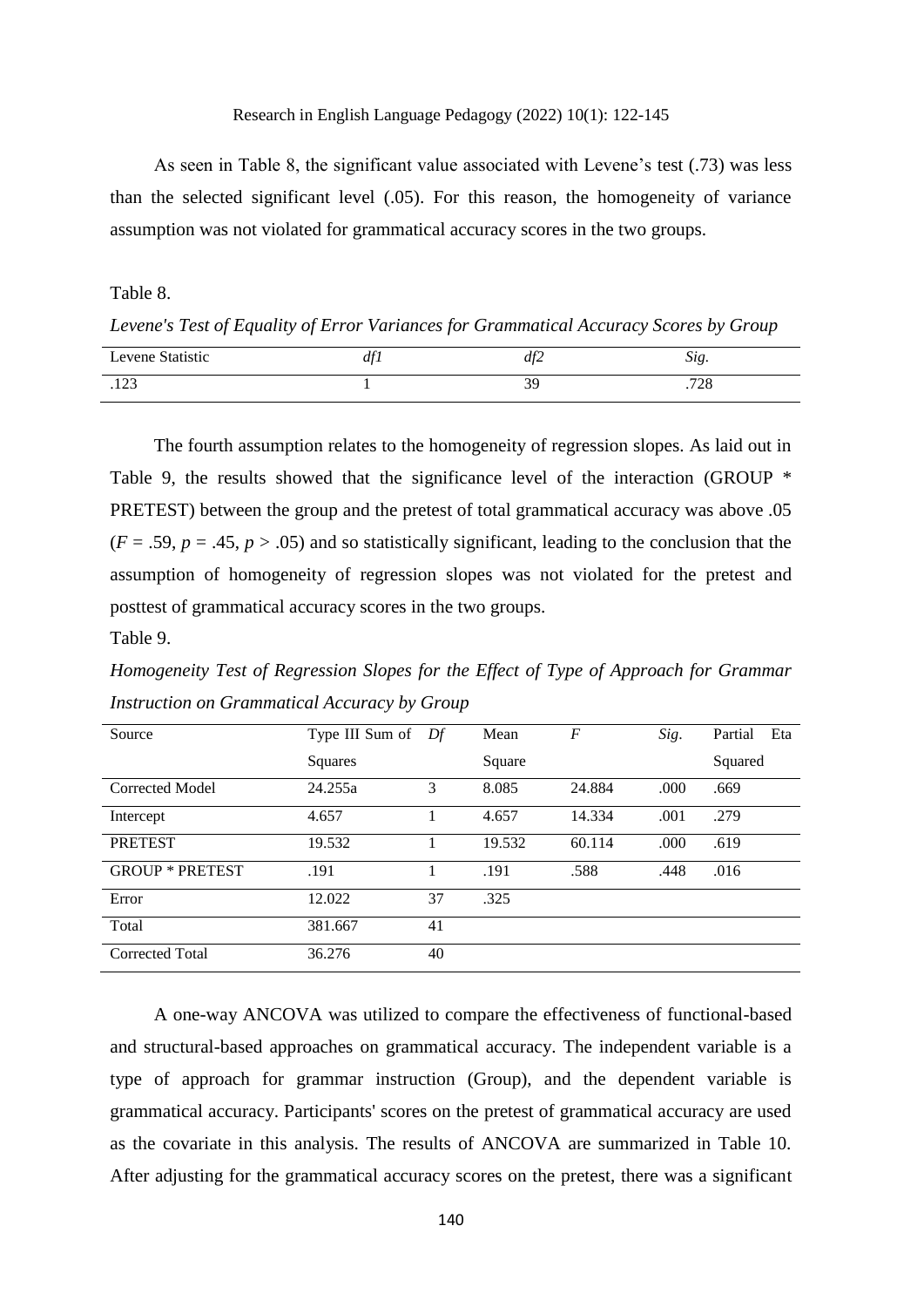difference between the two groups' grammatical accuracy scores on the posttest,  $F(1, 38)$  $= 9.39$ ,  $p = .000$ ,  $p < .05$ , partial eta squared  $= .20$  (Table 10); accordingly, the third null hypothesis of the present study that states, "There is no statistically significant difference between the effects of functional-based and structural-based approaches on the acquisition of grammatical accuracy" is rejected and so it can be claimed that functional-based approach is more effective than structural-based approach on the acquisition of grammatical accuracy.

Table 10.

*ANCOVA: Tests of Between-Subjects Effects of Type of Approach for Grammar Instruction on Grammatical Accuracy by Group*

| Source                 | Type III Sum of | df | Mean   | $\boldsymbol{F}$ | Sig. | Partial Eta |
|------------------------|-----------------|----|--------|------------------|------|-------------|
|                        | Squares         |    | Square |                  |      | Squared     |
| <b>Corrected Model</b> | 24.064          | 2  | 12.032 | 37.438           | .000 | .663        |
| Intercept              | 4.922           |    | 4.922  | 15.316           | .000 | .287        |
| Pretest                | 19.347          |    | 19.347 | 60.199           | .000 | .613        |
| <b>GROUP</b>           | 3.020           |    | 3.020  | 9.395            | .004 | .198        |
| Error                  | 12.213          | 38 | .321   |                  |      |             |
| Total                  | 381.667         | 41 |        |                  |      |             |
| <b>Corrected Total</b> | 36.276          | 40 |        |                  |      |             |

Besides, as it is observable from Table 10, there was seen a strong relationship between the pre-intervention and post-intervention scores on the total grammatical accuracy, as shown by a *p*-value of .000,  $F(1, 38) = 60.20$ , and a partial eta squared value of 61.

# **5. Discussion**

In the literature of language learning and teaching, a plethora of studies have been done on the role of the functional approach to teaching English. In this section, the finding of this research will be compared and contrasted with the findings of other studies in the literature.

Dalrymple (2001) and Marin (2011) demonstrated in their studies that functional grammar helps in attaining the notion of grammatical accuracy among second/foreign language learners. The finding of this research, therefore, is congruent with the findings of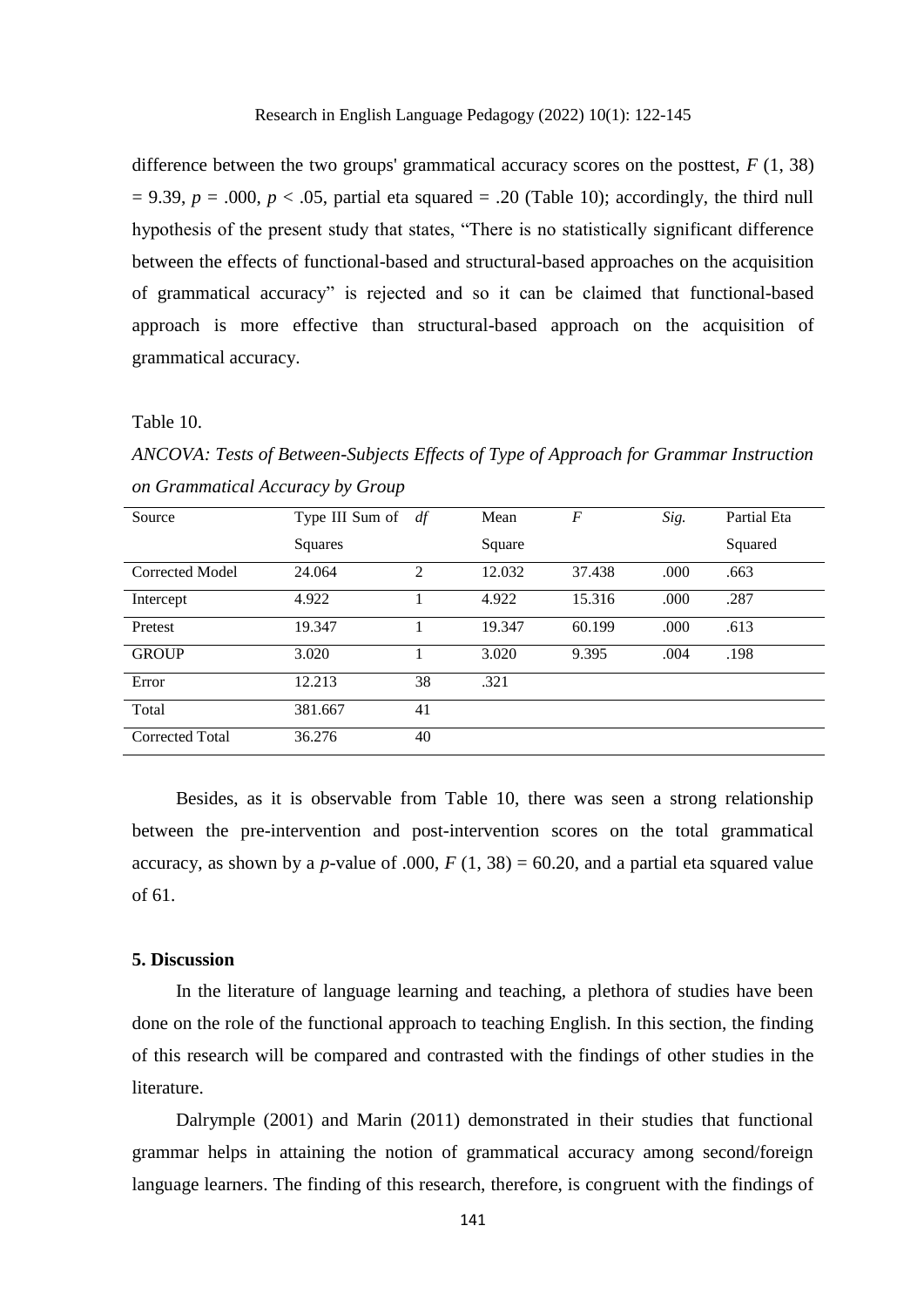the studies done by Dalrymple (2001) and Marin (2011). Crystal (2003) states that functional grammar concentrates on the rules which rule verbal interaction which is viewed as a form of cooperative activity and focuses on the rules of syntax, semantics, and phonology which govern the linguistic expressions that are used as instruments of this activity.

These results obtained in this research support the research findings of several scholars who investigated the effectiveness of the functional approach to second language instruction (e.g. Harley, 1989; Lund, 1997; Day and Shopson, 2001; Mohan and Beckett, 2003; O'Halloran, 2003; and North, 2005; Martin, 2011). The findings of all these studies emphasize and Beckett, 2003; O'Halloran, 2003; and North, 2005; Martin, 2011). The findings of all these studies emphasize the superiority of the effectiveness of the functional approach in acquiring a second language.

A plethora of research has been done on using the functional approach to second language instruction (e.g. Cullen, 1996; Day & Shapson, 2001; Lund, 1997; Mohan & Beckett, 2003). The result of this research is consistent with the outcome of these studies which has centered on a common result that the functional approach to second language instruction has been the most effective in helping language learners use the language appropriately during their communicative interactions in a variety of real-world situations which can be utilized for teaching grammar interactions in a variety of real-world situations which can be utilized for teaching grammar.

Huang and Morgan (2003) created revolt against the formalized view of language, which is presented by the structural and the transformational schools of grammar. In this study, they showed that functional was more effective in teaching grammar. The result in this study also demonstrated that the functional approach was more effective in teaching grammar compared to the structural approach.

# **6. Conclusions and implications**

Although many teachers in my country devote a lot of attention to the role of traditional approaches to teaching grammar observing language classes, one can easily notice that still teachers formally teach grammar even though they believe in the communicative and functional approaches to teaching grammar. They assign lots of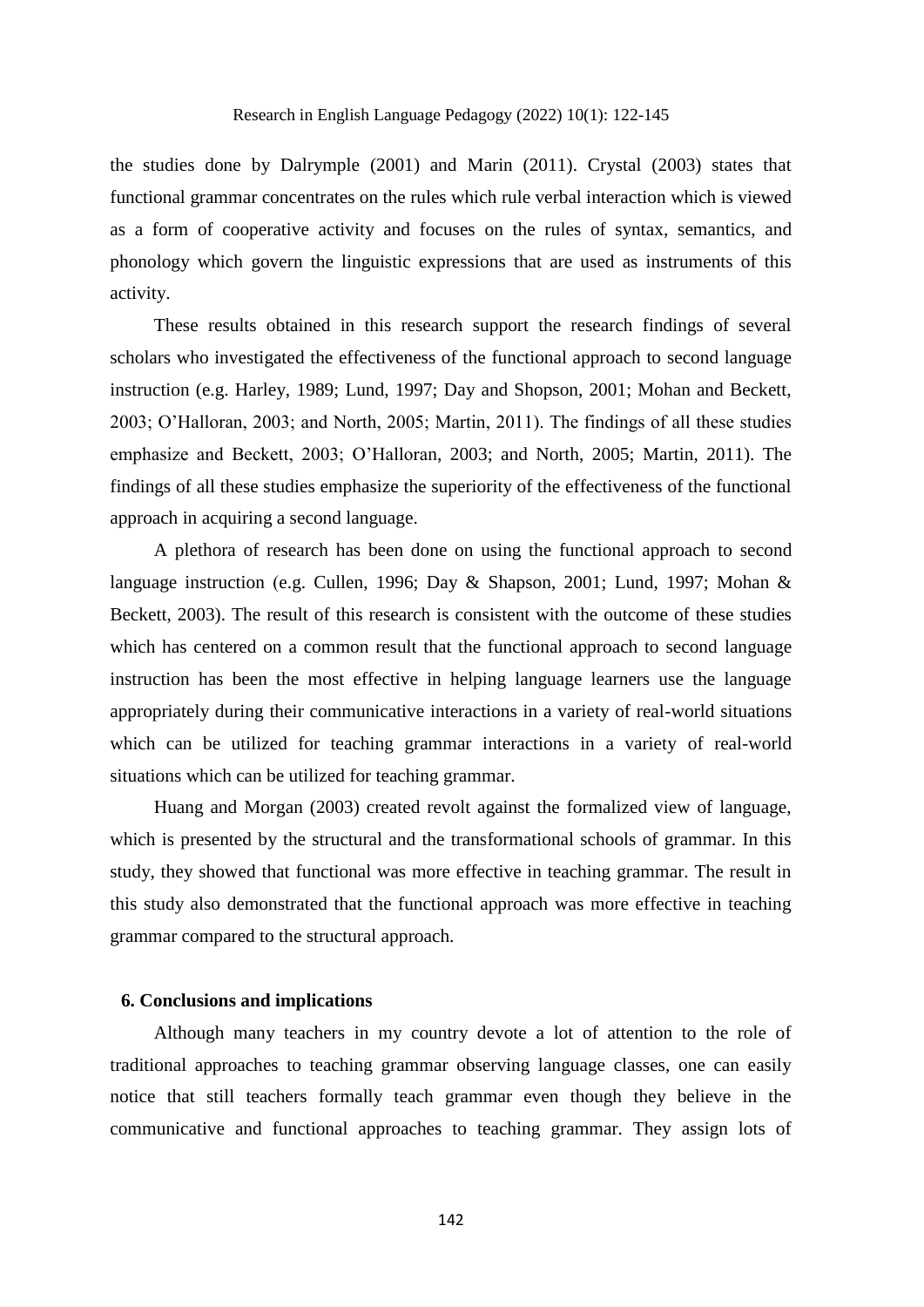grammatical exercises to students since they believe that students should have a conscious awareness of grammatical structures.

Furthermore, most of the grammar lessons in textbooks today are based on notions of traditional approaches to teaching grammar. Grammar is presented in such a way that learners would learn different parts of a sentence.

As a consequence, learners do not learn the functional purposes which grammatical structures express. Learners fail to understand the situations in which they should use the grammatical structures. They learn a grammar point without understanding its function in a given situation.

According to Weaver (1996), the grammar studies have revealed that the formal study of grammar does not lead to better reading, speaking, writing, or editing grammar studies have revealed that the formal study of grammar does not lead to better reading, speaking, writing, or editing.

The following can be stated as the following implications of this research:

- 1. The English language teachers are recommended to apply the functional approach in teaching all the linguistic aspects including grammar.
- 2. English language teachers should help the learners to acquire and develop a holistic and comprehensive knowledge of the language rather than concentrating on discrete unrelated items of the language.
- 3. English language teachers should help the students to see grammar as a comprehensive term that incorporates all the branches of linguistics in the process of relating form-to-meaning and meaning-to-situation, which is the main concept of functional grammar.
- 4. The English language teachers should develop communicative competence in their students. Communicative competence is defined as the ability to produce and understand ideas appropriate to the social contexts in which they occur that leads to the accuracy of the communication process which is achieved by the use of accurate structure. The development of communicative interaction is one of the most important principles of applying the functional approach to second language instruction. Therefore, instructors of the English language should base their instruction on interactive tasks such as role-play, group discussion, information gap, etc.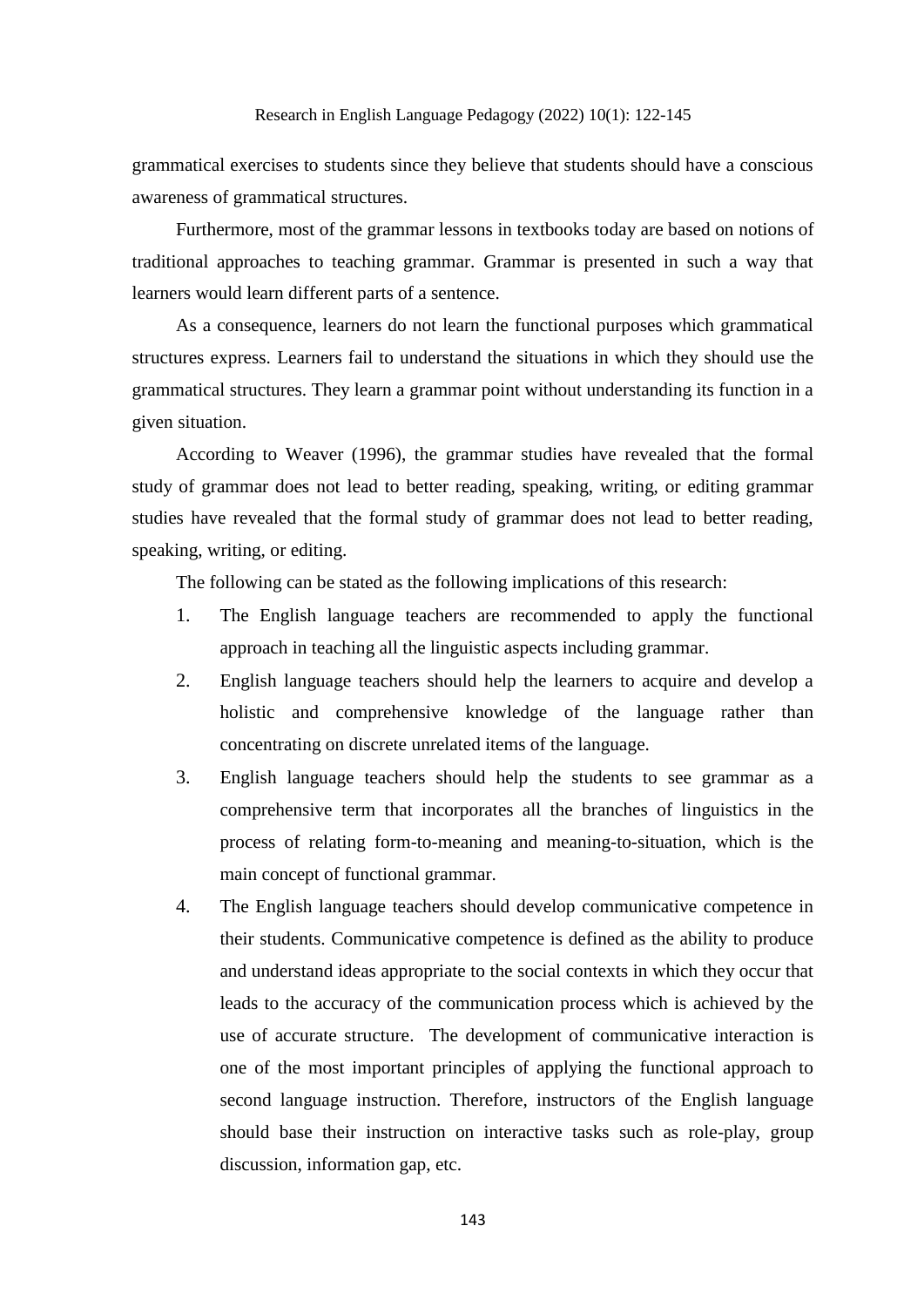# Research in English Language Pedagogy (2022) 10(1): 122-145

# **References**

- Ahmed, A. I. M. (2013). The functional approach to second language instruction. *World Journal of English Language, 3*(1), 92.
- Beatty, K. (2013). *Teaching & researching: Computer-assisted language learning*: Routledge.
- Birch, D. (1982). The Birmingham school of discourse analysis and communicative approaches to language teaching. *RELC Journal, 13*(2), 98-110.
- Butler, C. S. (2008). Cognitive adequacy in structural-functional theories of language. *Language Sciences, 30*(1), 1-30.
- Canale, M., & Swain, M. (1980). Theoretical bases of communicative approaches to second language teaching and testing. *Applied Linguistics, 1*(1), 1-47.

Crystal, D. (2011). *A dictionary of linguistics and phonetics* (Vol. 30): John Wiley & Sons.

- Diane, L. (2019). Techniques and principles in language teaching. In: Oxford university press.
- Dittmar, N. (1981). On the verbal organization of L2 tense marking in an elicited translation task by Spanish immigrants in Germany. *Studies in Second Language Acquisition, 3*(2), 136-164.
- Ek, J. v., & Alexander, L. G. (1980). *Threshold level English in a European unit/credit system for modern language learning by adults*: ERIC.
- Elley, W. B. (1991). Acquiring literacy in a second language: The effect of book‐based programs. *Language learning, 41*(3), 375-411.
- Givón, T. (2005). *Context as other minds: The pragmatics of sociality, cognition, and communication*: John Benjamins Publishing.
- Givón, T., & Malle, B. F. (2002). *The evolution of language out of pre-language* (Vol. 53): John Benjamins Publishing.
- Hall, G. (2017). *Exploring English language teaching: Language in action*: Routledge.
- Hinkel, E. (2011). *Handbook of research in second language teaching and learning*: Routledge.
- Huebner, T. (1983). Linguistic systems and linguistic change in an interlanguage. *Studies in Second Language Acquisition*, 33-53.
- Keck, C., & Kim, Y. (2014). *Pedagogical grammar*: John Benjamins Publishing Company.
- Larsen-Freeman, D. (2003). *Teaching language: From grammar to grammaring*: Heinle & Heinle Pub.
- Larsen-Freeman, D., & Anderson, M. (2013). *Techniques and principles in language teaching 3rd edition-Oxford handbooks for language teachers*: Oxford university press.
- Levin, B. (2015). Semantics and pragmatics of argument alternations.
- Liamkina, O., & Ryshina‐Pankova, M. (2012). Grammar dilemma: Teaching grammar as a resource for making meaning. *The Modern Language Journal, 96*(2), 270-289.
- MacWhinney, B. (1988). *Competition and teachability.* Paper presented at the conference on Teachability of Language honoring, Carnegie Mellon University, Pittsburgh, Pennsylvania, USA.
- McLaughlin, B. (1987). Theories of second-language learning. London, UK: Edward Arnold. Mitchell, R., & Myles, F.(2004). *Second language learning theories (2nd ed.). New York, NY*.
- Mitchell, R., & Myles, F. (2004). S*econd language learning theories* (2nd ed.), London: Arnold. In: Languages.